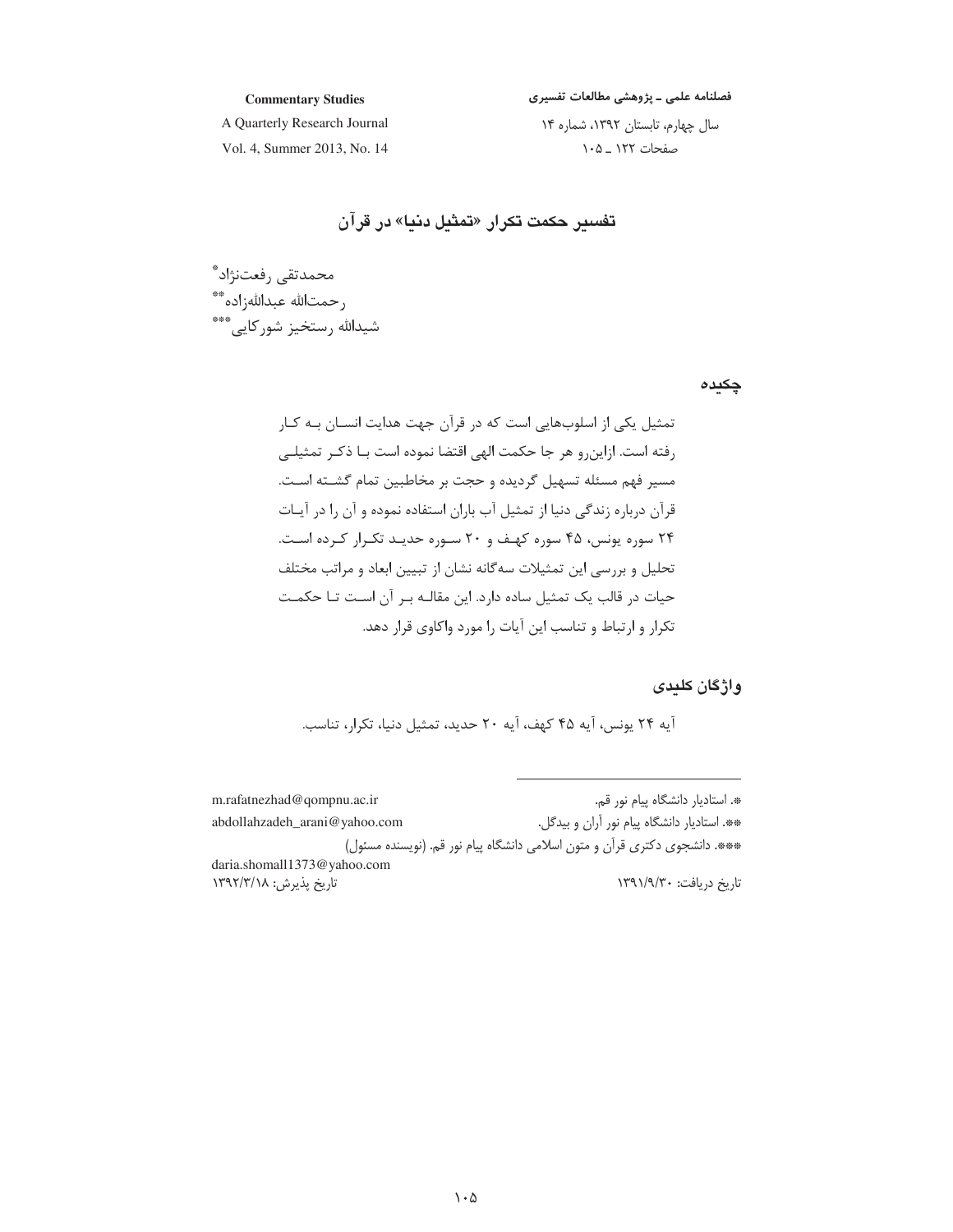#### طرح مسئله

خداوند در آیات متعددی به موضوع به کارگیری تمثیل در کتابش اشاره نموده و در آیات: ابـراهیم / ۲۵، حشر / ۲۱، عنکبوت / ۴۳ یادآور میشود که این مثلها برای «تفکر و تذکر» و برای پیدایش تنبه در فهم حقایق قرأنی و عبرتپذیری در مقام عمل است. یعنی مدار و محور به کارگیری تمثیل در قــرأن یا مربوط به جنبه معرفتی مسئله است، یا با جنبه ایمانی و قلبی آدمی ارتباط دارد، در هر حال غـرض آن، سوق دادن انسان بهسوی غایتی است که غرض نـزول قـرآن محسـوب مـیشـود و آن مسـئله هدایت انسان و تقرب او به سوی خداوند است.

یکی از نکات قابل تأمل در تمثیلات قرآنی «تکرار» آن است که این امر از سوی برخی بهعنوان اشکال مطرح است. طرح این ایراد اندیشمندان اسلامی را واداشت تا هر یک به فراخور دانش خـود و با نگرش ادبی و بلاغی به موضوع «تکرار» بپردازند و در پاسخ به عدم وجود گسست در أيات قــرأن، بحث تناسب آیات و برخورداری قرآن از ساختار منطقی و روشمند را مطرح و کتب متعددی را در این زمینه به رشته تحریر در آورند.

در اینجا این سؤال مطرح است که: چرا «تمثیل دنیا» در قرآن سه بار تکرار شده است؟ حکمت این تکرارها چیست؟

#### مقدمه

تكرار آيات و داشتن تناسب ميان آنها از وجوه اعجاز قرآن به شمار مي آيد. قرآن كريم از زمان نــزول تاکنون همواره مخالفان خود را به تحدی و مبارزه فرا خوانده است. بدیهی است که در عصـر نـزول، امکان وقوع چنین عملی برای مقابله با قرآن بیش از امروز فراهم بود؛ چراکه در عصر نزول، شـاعران و حکمای عرب، بیش از عصر حاضر از فصاحت و بلاغت برخوردار بودهاند. ولی همان طور که تـاریخ گواهی میدهد آنها به واسطه ناتوانی در تحدی با قرآن، دست به شمشیر برده و راهی غیـر از مقابلـه علمي و ادبي با قرآن و پيامبرﷺ را در پيش گرفتند و حتى بعضي از شخصيتهاي بـا نفـوذ آنهـا از جمله «وليد بن مغيره» با دادن نسبتهايي ناروايي مانند: شاعر، كاهن، مجنون و ساحر به پيامبرﷺ (سیوطی، ۱۴۲۱: ۶/ ۴۵۰) بر آن شدند تا در کنار مبارزه فیزیکی، فضای روحی و روانی جامعه را نیـز عليه پيامبرﷺ تحريک کنند تا مسير دستيابي به اهدافشان هموار گردد.

با گذشت زمان و طرح اشکالاتی از سوی مخالفـان در دو حـوزه «تکـرار» و «چیـنش و ترتیـب آیات» موجب شد تا اندیشمندان در حوزههای تفسیر، بلاغت و علوم قرآنی به تحرک و جنبش درآیند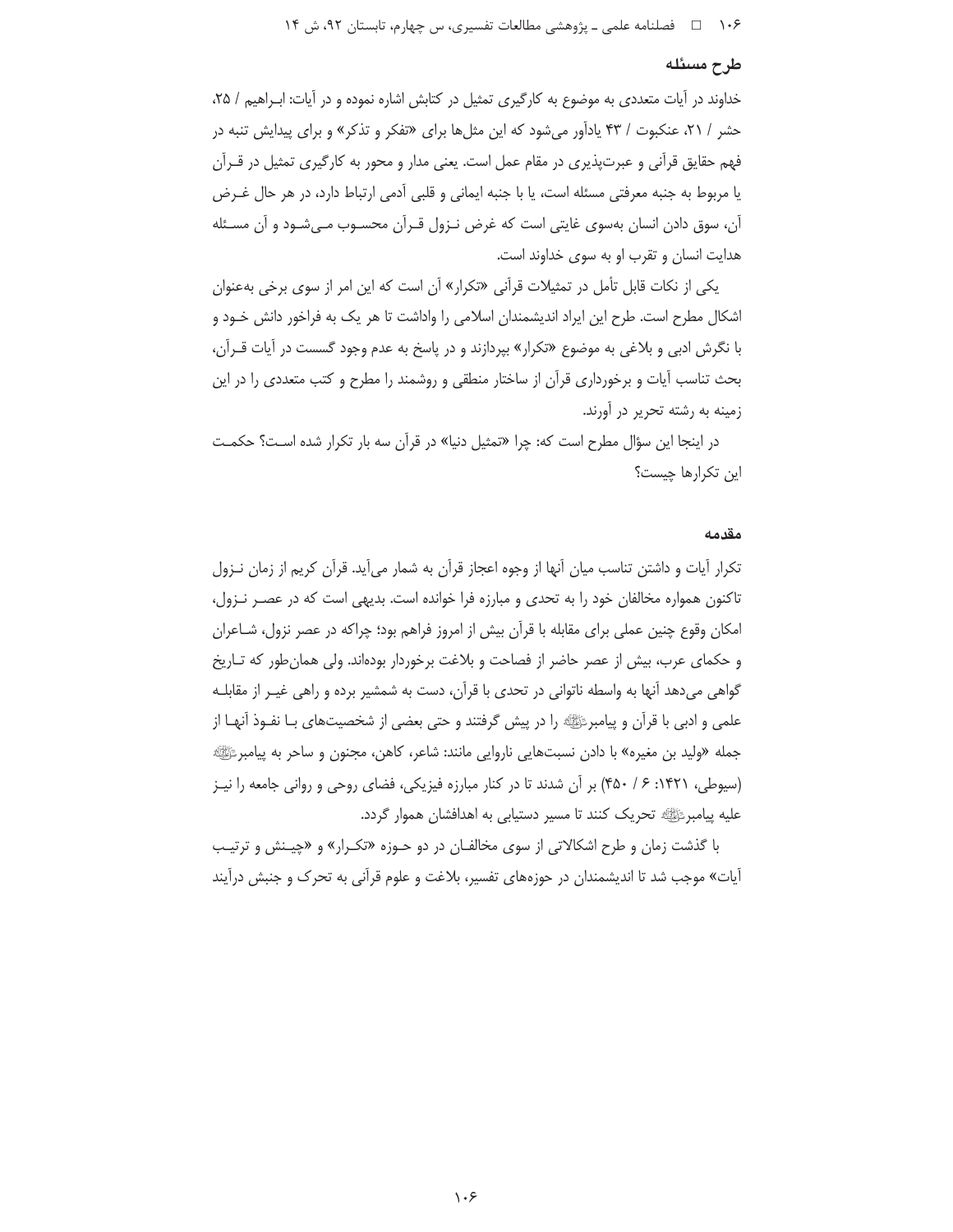تفسیر حکمت تکرار «تمثیل دنیا» در قرآن د ۱۰۷

و هر یک از زاویه خاصی برای دفاع از حریم قرآن وارد عرصه گسترده مبـارزه علمـی شـوند. ره آورد این تلاش های علمی و فکری تدوین کتابهای متعدد در این دو حوزه است. کتابهایی مانند تنزیـه *القرآن عن المطاعن* از قاضي عبدالجبار، *تأويل مشكل القرآن* از ابن قُتيبه دينوري، *بديع القرآن* از ابن|بي الاصبع مصري و ح*قائق التأويل في متشابه التنزيل* از شريف رضي و *الاعجــاز و الايجــاز* از ثعــالبي از جمله کتابهایی هستند کـه در حـوزه بلاغـی از بحـث «تکـرار در قـرآن» غافـل نمانـدهانـد و بـا استدلال های علمی و متقن، ساحت قرآن را از تکرار مذموم به دور دانستهاند.

مسئله تناسب آيات كه مبتنى بر اصل توقيفى بودن چيدمان آيات مىباشد از آغاز تفسير قرآن در صدر اسلام تاکنون همواره مورد توجه مفسران و اندیشمندان علوم قرآنی بوده و در عصر حاضـر نیـز موضوع ساختارمندی آیات و سورههای قرآنی بیش از هر زمان دیگری افکار و اندیشهها را بـه سـوی خود جلب کرده است. بقاعی در *نظم الدّرر*، سعید حوّی در *الأساس فی التفسیر*، جوادی آملی در تسنیم، هريک به تفصيل يا به اجمال به مسئله تناسب آيات پرداختهاند. اين مقاله بر آن است تا با توجـه بـه دو مسئله «تكرار و تناسب» سه آيه از آيات داراي تمثيل را كه مربوط به زندگي دنيا است با رويكرد تفسیری مورد واکاوی قرار دهد.

### مفهو مشناسی تکرار و تناسب

«تكرار» در لغت به معناى دوباره گفتن، اعاده كردن، عملى را دو يا چند مرتبه انجام دادن، باز گفـتن و چند بار گفتن یک مطلب است. (مُعین، ۱۳۷۶: ۱ / ۱۱۲۶: دهخدا، ۱۳۷۳: ۴ / ۶۰۴۹)

ملاحظه معانی مذکور بیانگر آن است که در کتب لغت فارسی تفـاوتی میـان، «تکـرار و اعـاده» قائل نشده و آن را به صورت مترادف معنا نمودهانـد ولـي ابــوهلال عســكري در بيــان تفــاوت ميــان «تکرار» و «اعاده» می نویسد:

تکرار، گفتن چیزی است برای یک یا چند بار، ولی «اعاده» برای یک بار گفـتن است. وقتي مي گويند: اُعادَ فَلانٌ كَذا؛ يعني آن گفتار را فقط يک بار بــازگو كــرد ولي اگر گفته شود: كَرَّرَ فُلانٌ كَـذا تعـداد بـازگويي نامشـخص و مـبهم اسـت و معلوم نیست که دو یا چند بار بازگو شده است. (عسکری، ۱۴۱۲: ۱۳۸)

بنابراین نسبت میان «تکرار و اعاده»، عموم و خصوص مطلق است؛ یعنی هر تکراری اعاده است ولی هر اعادهای تکرار نیست.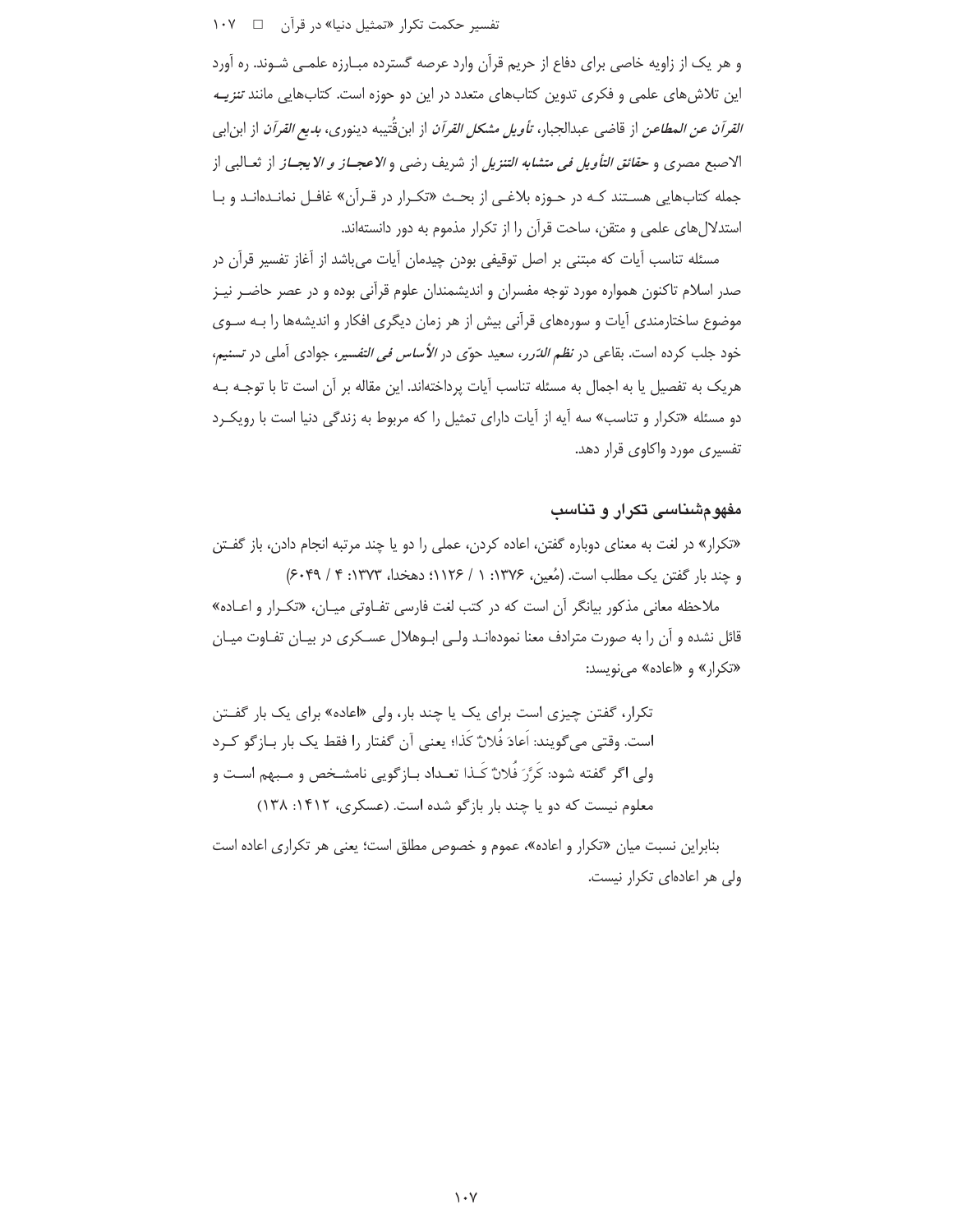مؤلف *اسالیب المعانی* در تعریف تکرار می نویسد:

تکرار عبارت است از اینکه: گوینده سخن، یک لفظی را بیاورد سیس عین همان را بيان كند چه لفظ دوم متفق المعنى با لفظ اول باشد و چه متفاوت با آن، يا یک معنایی را بیاورد و سپس آن را اعاده نماید. (حسینی، ۱۴۲۸: ۴۹۵)

قریب به همین مضمون در *جواهر البلاغه* نیز آمده است؛ به نظر میرسد که این تعریف جـامع ّتـر باشد «ذِكُر الشَّي مَرتيّن اَوْ اكثر لِأغْراض». (هاشمي، ١۴١٧: ٢٢٩) جامعيت اين تعريـف از آن جهـت است که تعریف اول فقط جنبه شفاهی سخن را دربر میگیرد، درحالی که یک سـخن مـیتوانـد از دو حالت شفاهي و كتبي برخوردار باشد و لفظ «ذكر الشي» عام است.

بنابراین تکرار یا با لفظ واحد است و یا با الفاظ متفاوتی که بازگشـت بـه معنـای واحـد دارد و در میان عرب تکرار کلمه برای بیان شدت عظمت و یا خبردادن از خوف و خطر، امری رایج بوده است. (حضری، ۱۴۳۱: ۲۵) و این سبک بیان، در قرآن نیز به کار رفته است.

**تناسب:** از نظر لغت وجود داشتن نسبت و رابطه میان دو کس یا دو چیز و در اصطلاح علم بدیع بهمعنای مراعات النظیر است. (دهخدا، ۱۳۷۳: ۱۴ / ۹۷۶) بنابراین کلمه تناسب در معنای عام خودش، هر نوع اتصال، پیوستگی و ارتباط نزدیک میـان دو چیـزی کـه موجـب شـکل5یـری یـک مجموعه نظاممند شود را شامل می شود.

یکی از علومی که نقش عظیمی در تبیین علل ترتیب آیات و چیدمان آنها در کنـار یکـدیگر دارد علم مناسبت است. سیوطی در تعریف این علم می گوید:

علم مناسبت عبارتست از: شناخت همه اصول و قواعد كلي و مسائلي كه بـه مـا کمک می کند تا به علل و اسباب قرار گرفتن آیهای در کنار آیـه دیگـر از قـرآن پی ببریم. (سیوطی، ۱۳۲۳: ۲۷)

### انواع تكرار

تکرار در یک نگاه کلی به مفید و غیرمفید تقسیم میشود. از آنجایی که تکرار غیرمفید، مخـل فصـاحت است و قرآن كريم كه كلام خداست و در اعلى مرتبه فصاحت و بلاغت قـرار دارد، از ايـن نقـص مبـرا است؛ اصل این است که تکرار بیفایده در قرآن وجود ندارد. بنابراین اگر عبارتی در قرآن به ظاهر تکـرار شده باید به قبل و بعد آن توجه شود تا فایده تکرار آن کشف گردد. (ابن اثیر، ۱۳۸۰: ۳ / ۸)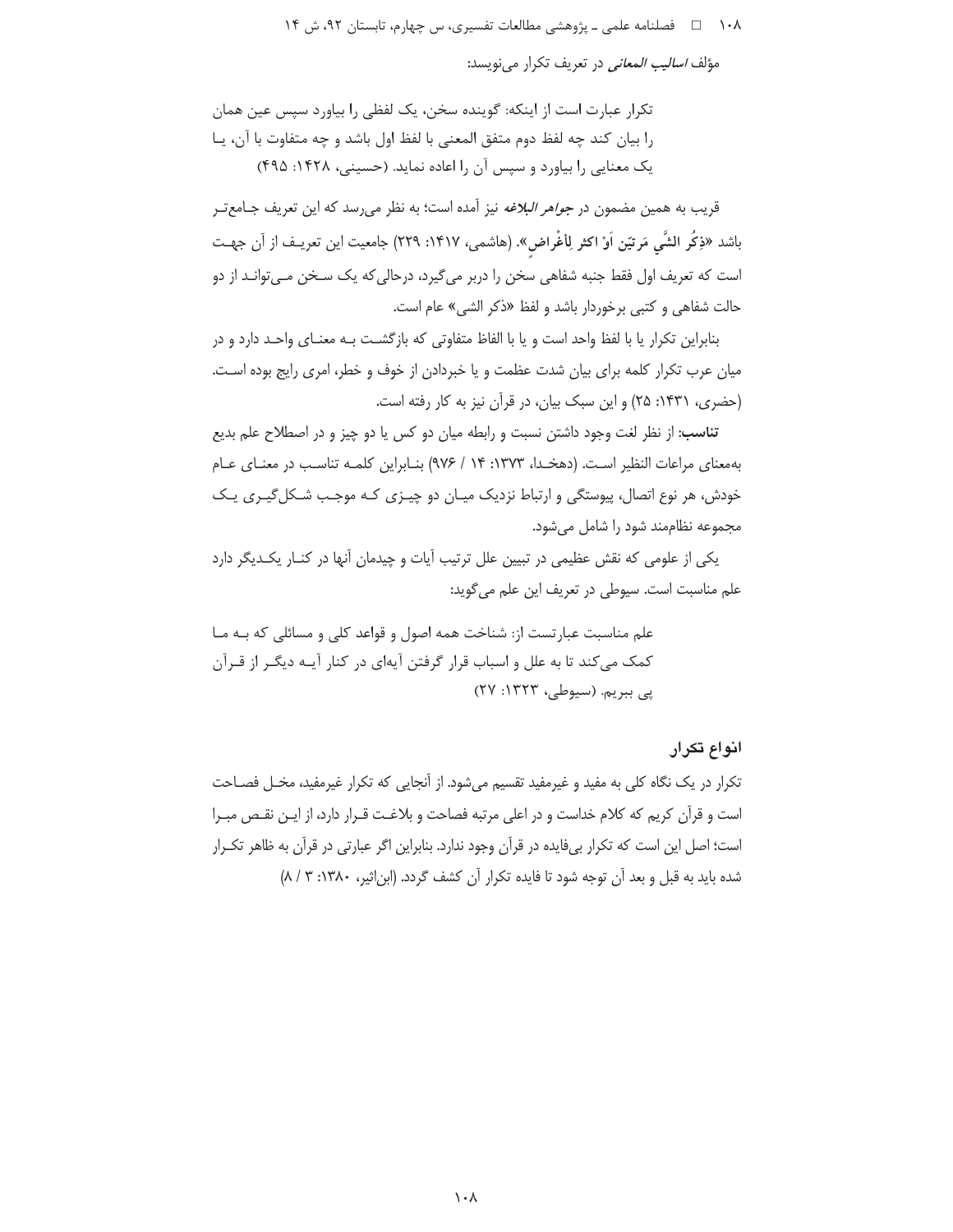تفسیر حکمت تکرار «تمثیل دنیا» در قرآن [ 109

در یک تقسیم می توان تکرارهای قرآنی را به دو نوع تقسیم کرد:

۱. تكرار لفظ با معناى واحد براى اغراض مختلف، مثل تكرار لفظ «اولئك» در آيه ۵ سوره رعد: «وَ إنْ تَعْجَبْ فَعَجَبٌ قَوْلُهُمْ أَ إذَا كُنَّا تُرَابًا أَنِنَّا لَفِي خَلْقٍ جَديدٍ أُولَئِكَ الَّذِينَ كَفَرُوا بربِّهمْ وَ أُولَئِكَ الأغْلالُ فِي أَعْنَاقِهِمْ وَ أُولَئِكَ أَصْحَابُ النَّارِ هُمْ فِيهَا خَالِدُونَ»

۲. تكرار معنا با الفاظ متفاوت، مثل تكرار معناي «عفو و گذشت» در آيه ۱۴ سوره تغابن: «يا ايُّها الّذينَ امَنُوا اِنَّ مِن اَزْواجكُم وَ اَوْلادِكُم عَدُوٌّ لَكُم فَاحْذَروُهُم وَ اِنْ تَعْفُوا وَ تصفحُوا و تَغفِروا فَأِنَّ الله غَفُورٌ رحيمٌ» در اين آيه سه كلمه «عفو، صفح و مغفره» به يک معنا است و غـرض و هـدف تكـرار، تحسین عفو پدر از فرزند و شوهر از همسر است. (ابن اثیر، ۱۳۸۰: ۳ / ۲۹)

# قالبها و اهداف تکرار در قرآن

**قالبِها:** پیش فرض عدم وجود تکرار غیرمفید در قرآن، و حکیمانه بـودن چیـدمان کلمـات و آیـات، یشتوانه محکمی برای عالمان و اندیشمندان اسلامی است، تا با تأمل و تدبر در آیات قــرآن، اســرار و اغراض نهفته در تكرار آيات و تناسب ميان آنها را دريابند. مطالعه كلمات، عبارات و آيات تكـراري در قرآن نشان از آن دارد که این اسلوب، از جهت کمی در قالبهای مختلف و بـرای اغـراض متفـاوتی تدوین شده که در نوع خود بی نظیر است. از جمله قالبهای کمی تکرار در قرآن عبارتند از:

۱. تکرار یک حرف در یک آیه: مثل تکرار حرف «فاء» در آیه ۵۴ سوره بقره. ۲. تکرار یک کلمه در یک آیه: مثل کلمه «اوُلئک» در آیه ۵ سوره رعد. ۳. تكرار يك كلمه در دو آيه متوالي: مثل كلمه «القارعة» در آيات ۱ و ۲ سوره قارعة. ۴. تكرار دو كلمه در يك آيه: مثل كلمه «اصحاب الميمنة» در آيه ٨ سوره واقعه. ۵. تكرار دو كلمه در دو آيه متوالى: مثل تكرار «يا قوم» در آيات ۳۸ و ۳۹ سوره غافر. ۶. تکرار یک عبارت در دو آیه متوالی: مثل تکرار عبارت «ما اَدْراکَ ما یَوْمُ الدّینِ» در آیـات ۱۷ و ۱۸ سوره انفطار.

۷. تکرار یک آیه در یک سوره بهطور متناوب: مثل، آیــه «فَبأَيِّ آلاء رَبِّکُمــا تُکَــذِّبان» در سـوره «الرحمن» است که سی و یک مرتبه تکرار شده، و آیــه «وَیْلٌ یَؤْمَئذ للمکذّبینَ» در سـوره مرسـلات كه ده مرتبه تكرار شده، و آيه «وَ ما اَسْأَلُكُمْ عَلَيْهِ مِنْ اَجْرِ انْ أَجْرِيَ اِلا عَلى رَبِّ العالمينَ» در سوره شعراء که پنج مرتبه و در هر مرحله بعد از ذکر داستان رسالت پیـامبران الهـی؛ حضـرت نـوح، هـود، صالح، لوط و شعیب از زبان آنان نقل شده است.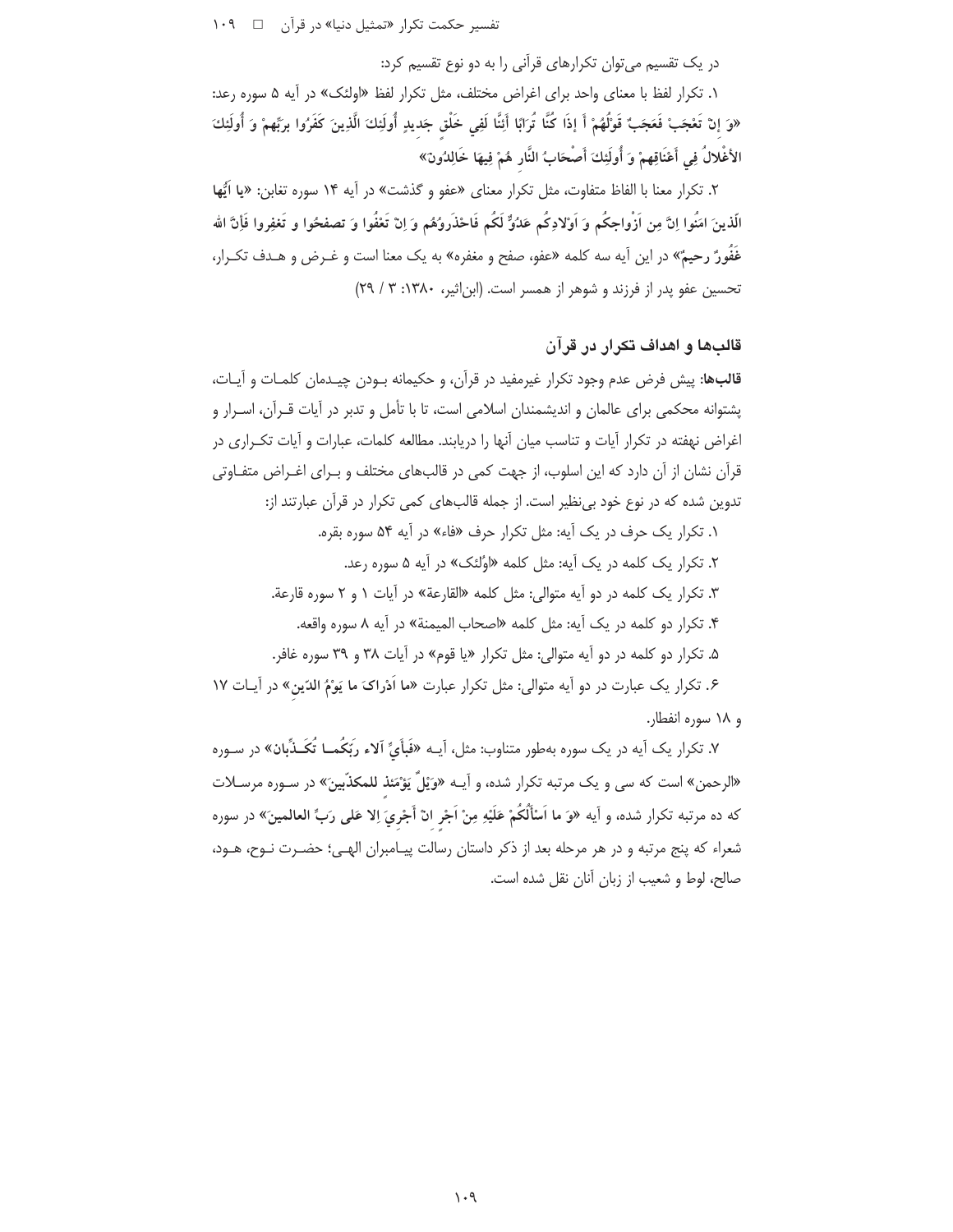۱۱۰ فصلنامه علمی ـ یژوهشی مطالعات تفسیری، س چهارم، تابستان ۹۲، ش ۱۴

**اهداف:** از مطالب پیش گفته برمی آید که هدفهای نهفته در تکرار هر آیه را باید در خـود آیــه و به تناسب فضای لفظی و معنوی حاکم بر همان آیه جستجو کرد، و همین طـور بـا توجـه بـه آیـات یسین و پیشین که به واسطه نزول یکباره و یا بنابر چیدمان حکیمانه، کنار هم گرد آمدهاند و در یـک ارتباط وثیق با یکدیگر، معنا و مقصود خاصی را دنبال می کنند. شاید به همین دلیل باشد کـه بعضـی معتقدند: «غرض و هدف نهفته در تكرار، از سیاق جمله فهمیده میشود و نمیٍتوان از بیـرون بـر آن تحمیل کرد.» (حسینی، ۱۳۶۸: ۴۹۷)

از نظر مؤلف *بدیع القرآن* هدفهای تکرار در کلام فصیح انواعی دارد، از جمله تکرار برای: مـدح، وعيد، تهديد، و استبعاد» است (ابن ابوالاصبع، بي¤: ١۵١) مثلاً در آيــه ٣۶ ســوره مؤمنــون «هَيْهَــاتَ هَيْهَاتَ لِمَا تَوعَدُونَ» لفظ «هيهات» بنابر تأكيد، دو بار تكرار شده ولي با توجه به محتواي خود آيه و نسبت آن با آیات قبل و بعد که بیانگر انکار قیامت از سوی سـردمداران کفـر اسـت غـرض از تکـرار «هیهات»، استبعاد و بعید شمردن وقوع قیامت به زعم کفار است.» (همان) بنابراین قـرآن بـا تکـرار کلمه «هیهات» به آنچه در عمق جان کفار و مشرکین نفوذ کرده کـه انکـار شـدید قیامـت از سـوی منكرين باشد، خبر داده است.

### تمثىل زندگى دنيا

اگرچه در آیات متعددی از قرآن به موضوع «زندگی دنیا» از جهات مختلف پرداخته شده است، ولی ارائه تصویری از آن با به کارگیری مَثَل، فقط در سه آیه به کار رفته است و در هر سه مورد، زنـدگی دنیـا بـه آب باران با آثار خاص آن در زمین و گیاهان تشبیه شـده اسـت. شـاید در نگـاه اول و در یـک نگـرش سطحی، این مسئله بهعنوان تکرار بیءورد جلوه کند ولی گذشته از اصل عدم تکرار غیرمفیـد در قــرأن، وقتی یکایک این آیات با واکاوی عناصر درونی و نسبت آن با آیات پسین و پیشین و همچنـین فضـای حاکم بر فکر و روح مخاطبان عصر نزول مورد ملاحظه قرار گیرد، معلوم خواهد شد کـه آنچـه در نگـاه سطحی و ابتـدایی، تکـرار بـه نظـر مـی آمـد در نگـاهی عمیـق و ژرف اندیشـانه، امـری ضـروری و از ظرافتهای سبک بیانی قرآن و مناسب با حال و هوای مخاطبان و نیاز زمان است. بنـابراین در تحلیـل این آیات با رویکردی تفسیری به مسئله «تکرار و تناسب» در تمثیل زندگی دنیا پرداخته میشود.

# برون كاوى تمثيل حيات دنيا

درک فضای روحی و روانی حاکم بر آیات که تا حدی در گرو شناخت ما از احوال مخاطبان میباشـد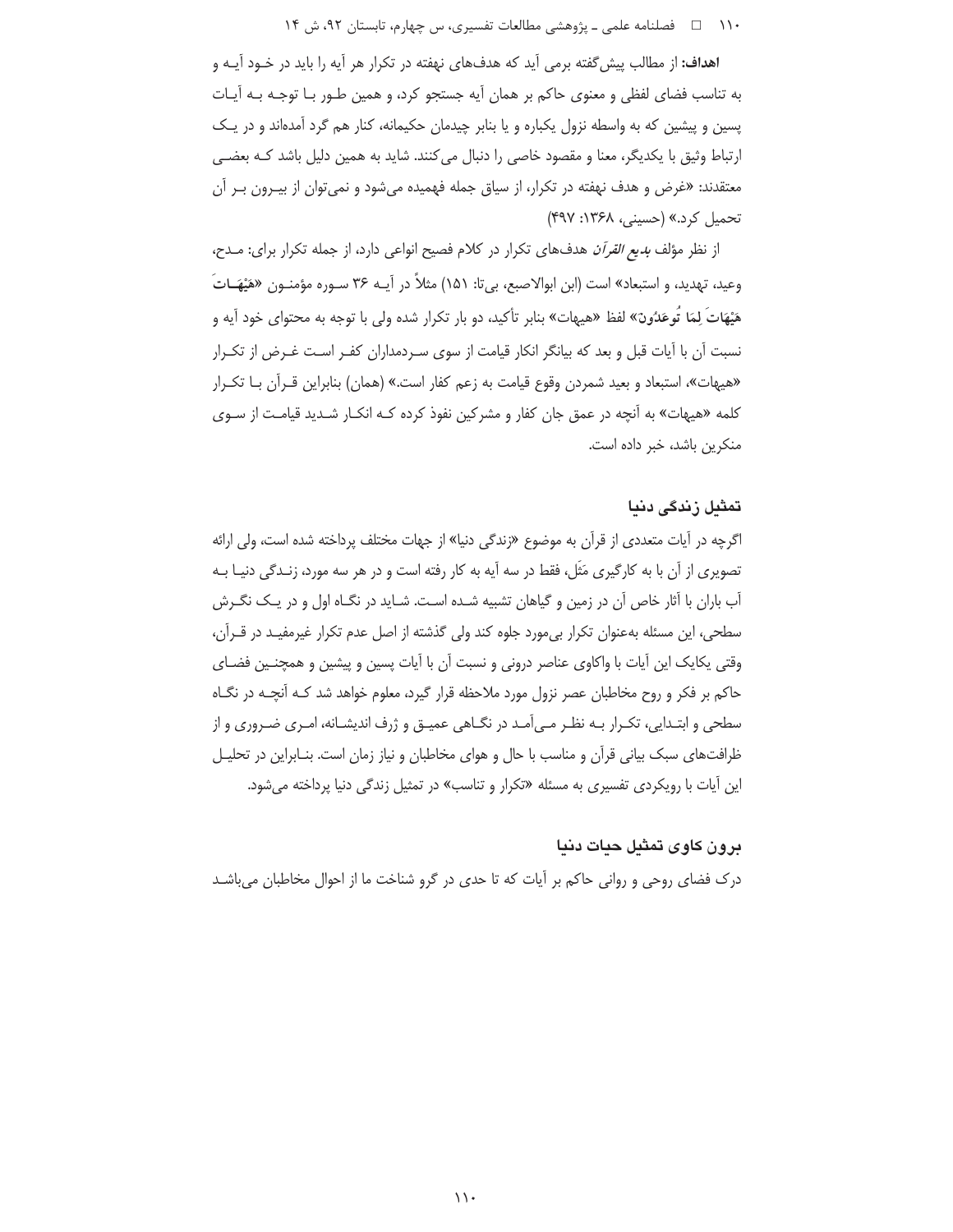تفسیر حکمت تکرار «تمثیل دنیا» در قرآن [ 1۱۱

با مطالعه فضاي نزول آيات از جهت مكي و مدنى بودن آنها به دست ميآيـد. ايـن جنبـه از آگـاهي موجب آشنایی بیشتر با ابعاد متفاوت آیات دارای تمثیل و رمز و راز «تکرار» در تمثیل میشود.

# ىک. آىه ۲۴ سورە يونس

إِنَّمَا مَثَلُ الْحَيَاةِ الدُّنْيَا كَمَاء أَنزِلْنَاهُ مِنَ السَّمَاء فَاخْتَلَطَ بِهِ نَبَاتُ الأرْض مِمَّا يَـأْكُـلُ النَّاسُ وَ الأَنْعَامُ حَتَّى إِذَا أَحَـٰذَتِ الأَرْضُ زُخْرُفَهَـا وَ ازْيَّنَـتْ وَ ظَـنَّ أَهْلُهَـا أَنَّهُـمْ قَادِرُونَ عَلَيْهَاَ أَتَاهَا أَمْرُنَا لَيْلاً أَوْ نَهَارًا فَجَعَلْنَاهَـا حَصِـيدًا كَـأَن لَـمْ تَغْـنَ بـالأمْس كَذَلِكَ نُفَصِّلُ الآيَاتِ لِقَوْمٍ يَتَفَكَّرُونَ.

غالب مفسران، آيات سوره يونس را مكي دانستهاند. علامـه طباطبـايي بـر ايـن بـاور اسـت كـه: «سیاق آیات و پیوستگی و اتصال آن نشان می دهد که همه آیات آن یک بـاره و در اوایـل بعثـت در مکه نازل شده است» (طباطبایی، ۱۴۱۷: ۱۰ / ۶) و دیدگاه کسانی که معتقدند آیـات ۹۴ تـا ۹۶ ایـن سوره در مدینه نازل شده را رد می کند.

# ده . آپه ۴۵ سوره کهف

وَ اضْرِبْ لَهُم مَثَلَ الْحَيَاةِ الدُّنْيَا كَمَاء أَنزَلْنَاهُ مِنَ السَّمَاء فَاخْتَلَطَ بِـهِ نَبَـاتُ الْـأرْض فَأَصْبَحَ هَشِيمًا تَذْرُوهُ الرِّيَاحُ وَ كَانَ اللَّهُ عَلَى كُلِّ شَيْءٍ مُقْتَدِرًا.

در مورد آيات سوره كهف نيز اگرچه آلوسي، آيــه ٢٨ آن را بــه نقــل از ابــنءبــاس مــدني مــى<انــد. (آلوسی، ۱۴۱۵: ۸ / ۱۸۹) اما علامه طباطبایی با توجه به مشرب غالب خود در تفسیر، که توجه زیـاد بـه سیاق آیات دارد، معتقد است که همه آیات سوره کهف مکی می باشد. (طباطبایی، ۱۴۱۷: ۱۳ / ۳۰۳)

# سه. آیه ۲۰ سوره حدید

اعْلَمُوا أَنَّمَا الْحَيَاةُ الدُّنْيَا لَعِبٌ وَ لَهْوٌ وَ زِينَةٌ وَ تَفَاخُرٌ بَيْـنَكُمْ وَتَكَـأْثَرٌ فِي الْـأَمْـوَالِ وَ الْأَوْلَادِ كَمَثَلِ غَيْثٍ أَعْجَبَ الْكُفَّارَ نَبَاتُهُ ثُمَّ يَهِيجُ فَتَرَاهُ مُصفْرًا ثُمَّ يَكُونُ حُطَامًا وَ فِي الْاَخِرةِ عَذَابٌ شَدِيدٌ وَ مَغْفِرَةٌ مِّنَ اللَّهِ وَ رضْوانٌ وَ مَا الْحَيَاةُ الدُّنْيَا إلاَّ مَتَاعُ الْغُرُورِ.

اگرچه غالب مفسران، سوره حدید را مدنی دانستهاند ولی فخـر رازی آیـات ایـن سـوره را مکـی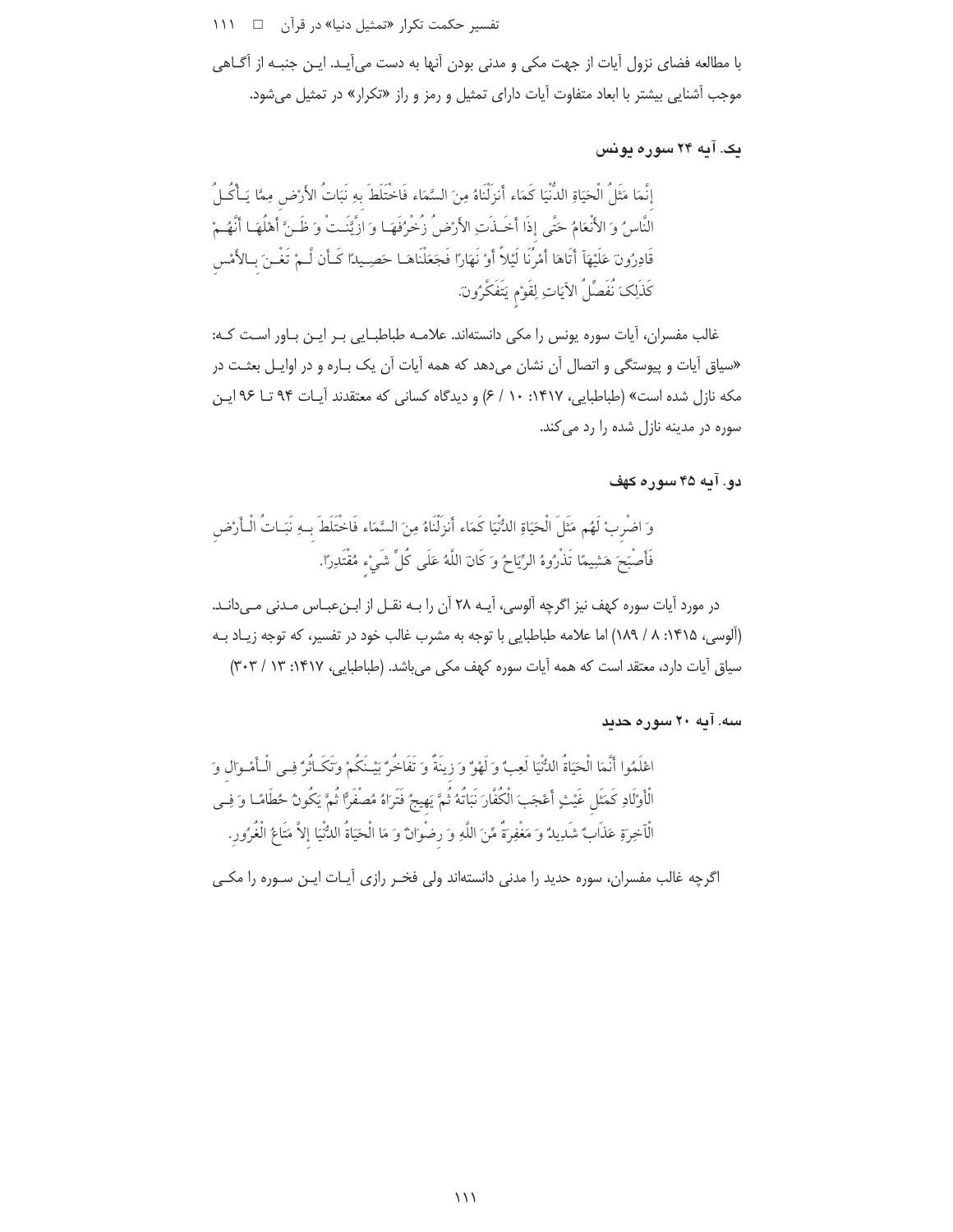۱۱۲ □ فصلنامه علمي ـ يژوهشي مطالعات تفسيري، س چهارم، تابستان ٩٢، ش ١۴

می داند. (رازی، ۱۴۱۵: ۱۰ / ۴۴۱) و میبدی نیـز قـول مکـی بـودن را بـه کلبـی نسـبت داده اسـت. (میبدی، ۱۳۷۶: ۹ / ۴۷۵) اما علامه طباطبایی بر این باور است که این سوره به شهادت سیاق آیات آن در مدینه نازل شده است. (طباطبایی، ۱۴۱۷: ۱۹/ ۱۵۰)

به نظر می رسد با توجه به طرح موضوعاتی از قبیل: انفاق، قرض دادن به خدا و بخـل و امســاک بعضی از مسلمانان در عمل به این فرامین الهی، که بیشتر ناظر به وضع و حال مسـلمانان در مدینـه می باشد، قول به مدنی بودن این سوره به واقع نزدیکتر است. افزون بر این، لحن آیه مورد تمثیل در تحقیر دنیا و همچنین لحن آیات پیشین و پسین به گونهای است که گویا خداوند می خواهد مؤمنانی را كه تعلق به مال دنيا پيدا كرده و نمي¤وانند با دل كندن از أن، توفيق انفـاق را نصـيب خـود كننـد، هشدار دهد تا مواظب فريب دادن دنيا باشند. وجود اين قرائن معنوى، مويد قول به مدنى بودن سـوره است. برخی زمان نزول این آیه را سال پنجم هجری دانستهاند. (بازرگان، ۱۳۶۴: ۴ / ۲۴۷)

بر این اساس تمثیل آیات ۲۴ سوره یونس و ۴۵ سوره کهف در فضای فکری و فرهنگی مکـه و مناسب با ساختار سیاسی \_اجتماعی حاکم بر آن جامعه می باشد. افزون بر ایـن بـا توجـه بـه ترتیـب نزول سوره یونس و کهف، که به ترتیب پنجـاه و یکمـین و شصـت و نهمـین سـوره قـرآن اسـت. (معرفت، ۱۴۱۵ ق: ۱ / ۱۳۶) اگرچه هر دو سوره مکی است امـا مخـاطبین آنهـا انـدکی بـا یکـدیگر متفاوت هستند.

نکته دیگر اینکه با توجه به فضای فرهنگی و سیاسی حاکم بـر مکـه و مدینـه در عصـر نـزول، غرض از تمثیل در دو آیه مکی، برداشتن موانع از فکر و جان کفار و مشرکین بـرای آغــاز حرکــت در مسیر کمال است اما غرض تمثیل در سوره حدید که مدنی است برداشتن موانـع از مســیر حرکـت رو به تکامل مسلمانان است. ازاین٫و لحن و نحوه خطاب آیه به کسانی کـه هنـوز حرکتـی را در مسـیر تکامل شروع نکرده و به راه نیافتادهاند با کسانی که حرکت در مسیر کمال را آغاز کرده ولـی در بـین راه با موانع درونی یا بیرونی مواجه شدهاند، کاملاً متفـاوت اسـت. تکـرار «مثـلهـا» ناشـی از تنـوع مخاطبان و وضع و حال آنها است و این مسئله دقیقاً مناسب با بلاغت در سخن و شـیوه بیـان اسـت که قرآن در بالاترین درجه ممکن آن قرار دارد.

درون کاوی آیات منظور از درون کاوی آیات، نگرش درون متنی و تحلیلی آیات تمثیلی است که در این مرحله از سـه جهت به آن پرداخته می شود: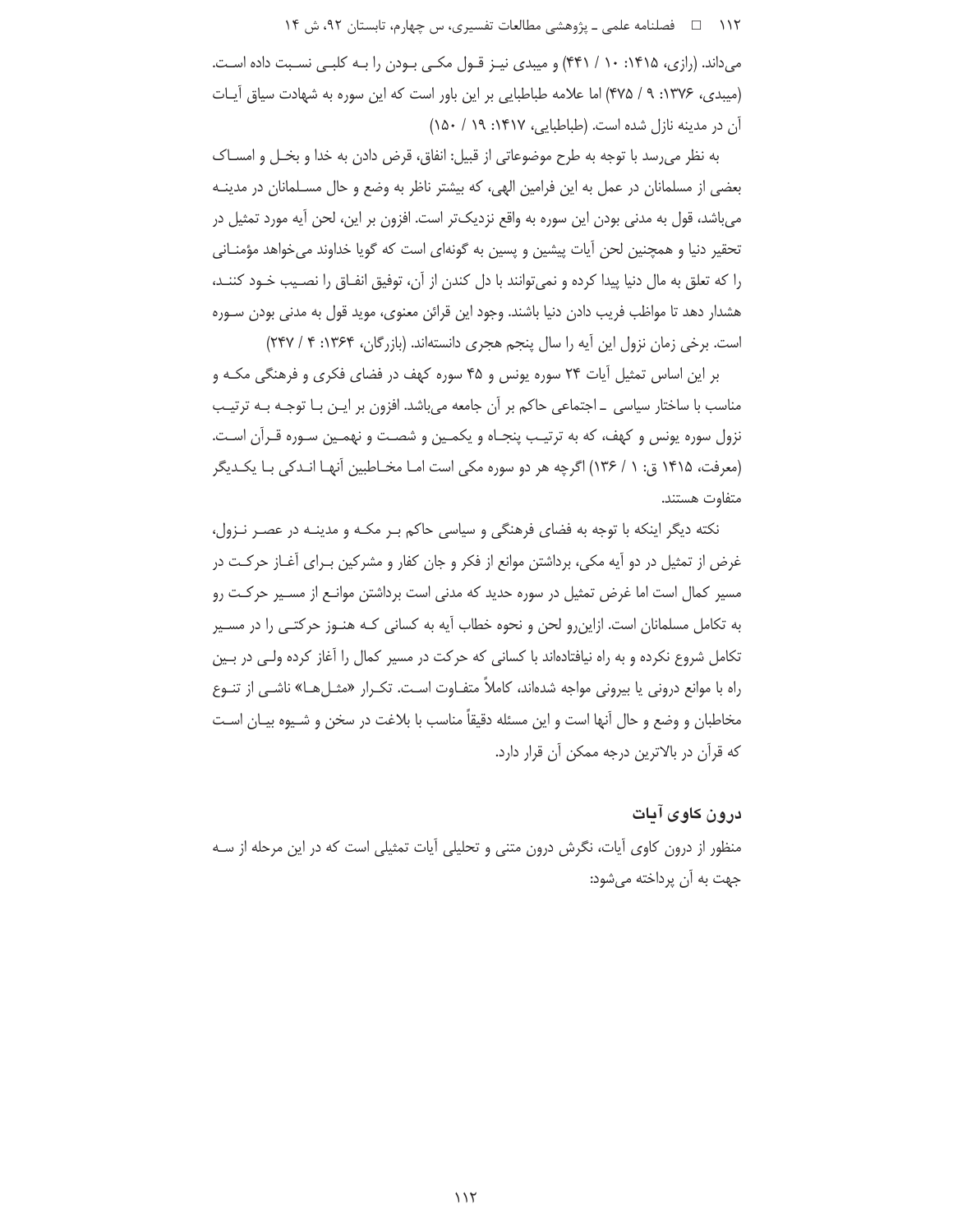تفسیر حکمت تکرار «تمثیل دنیا» در قرآن ⊥⊡  $115$ 

١. تأمل در خود مثلها و تحليل كمي و كيفي هر آيه: اين امر موجب ميشود تا بخش ديگرى از تفاوت مثل های به ظاهر مشترک در موضوع واحد دانسته شود.

۲. توجه به تناسب آیات: با تأمل در آیات پیشین و پسین درک عمیق تری از تمثیل حاصل می گردد. ۳. بازیابی مفهوم کلیدی: یافتن عبارتی که نقش محوری در هر آیه دارد.

مجموعه این فرایند غرض اصلی و حکیمانه خدا در تمثیـل و ضـرورت تکـرار آن را تـا حـدودی آشكار مىسازد.

## یک. آیه ۲۴ سوره یونس

**۱. تحلیل درونی آیه:** چنان که در بخش برون کاوی گذشت، مخاطب اصلی این آیه، کفار و مشــرکان مكه ميباشند، اين ادعا با تأمل در عبارت «ممّا يَأكُلُ الناسُ وَ الْأَنعامُ» و قريب المعنـي بـودن أن بـا أيه «.. و الذين كفروا يَتَمَتَّعُونَ وَ يأكُلُونَ كَما تاكُلُ الانعامُ و النّارُ مَثوىً لهم» (محمد / ١٢) تقويت می گردد. البته فرقی ندارد از اینکه منظور از کفار و مشرکان، سران آنها باشـند یـا سـایر مردمـی کـه گوش به فرمان آنها بوده و دنبالهرو آنان محسوب می شوند.

در این تمثیل خداوند میخواهد وجدان انسانهای حق طلب را بیـدار و از ایـن مسـئله در جهـت روشنگری آنها استفاده کند، اینکه چرا شما دلداده چیزی شدهاید که حیوانـات و چهارپایـان شـما نیـز بدان دل بستهاند و از آن میخورند؟! آیا ارزش شما از چهارپایان بیشتر نیسـت؟ ای انســان! مــا همــه دنیا و آنچه در آن است از جمله چارپایان را برای شما آفریدیم، پس خود را هــهسـطح حیوانــات کــه فهمشان متناسب با نیازهای غریزیشان است، قرار ندهید. عبارت پایانی آیه «کذلک نُفَصِّـلُ الآیــاتِ لِقوم يتفكرون» بر اين امر تأكيد مىورزد.

٢. تناسب: خداوند در اَيه «يا أَيُّهَا النَّاسُ إنَّما بَغْيُكُمْ عَلى أَنْفُسِكُمْ مَتاعَ الْحَيـاةِ الـدُّنْيا ثُــمَّ إلَيْنــا مَرْجِعُكُمْ فَنُنَبِّئُكُمْ بِما كُنْتُمْ تَعْمَلُونَ» كه قبل از اين تمثيل أمده است، انسان را به اعتبار انسان بــودن مخاطب قرار داده و یادآور می شود که خسارت ستمگری های شما برای به دست آوردن متـاع نـاچیز دنیا، به خودتان بر می گردد. حیات شما همان طور که دارای آغازی است، پایـانی نیـز در پـیش دارد، بنابراین دست از طغیان گریها بردارید و قبل از آنکه با مردن، از عملکرد ناصوابتان بـاخبر شـوید، بـه خبر دهنده صادق اعتماد كنيد و آگاهانه از اين دنيا برويد.

در آيه بعد، خداوند ميفرمايد: «وَ الله يَدْعُو اِلى دار السَّلام» با توجه به مسئله تناسب و چيـدمان حكيمانه آيات و تقابل ميان دنيا و آخرت، كلمه «دار السلام» كه به محل امـن و آرام بـودن بهشـت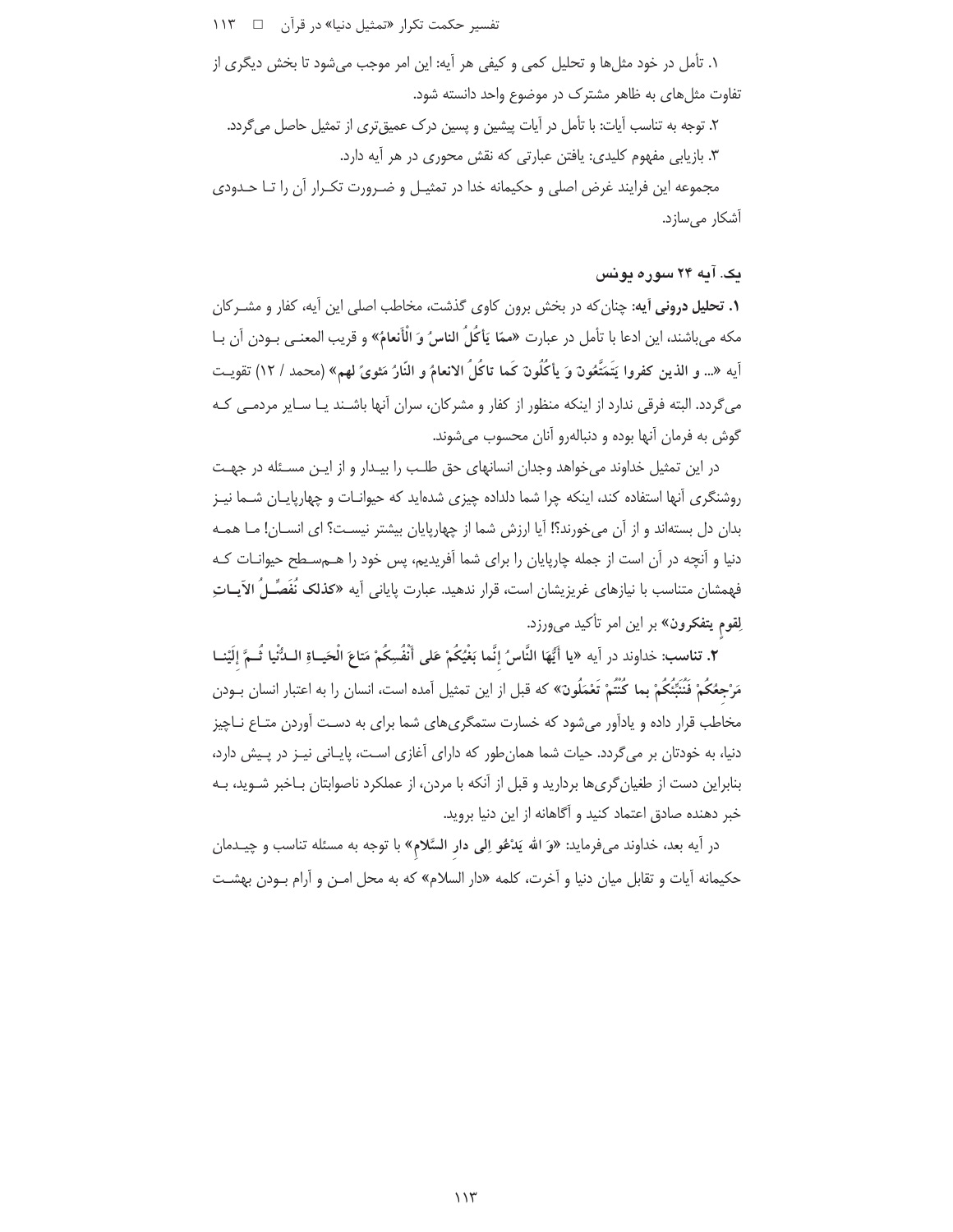۱۱۴ فصلنامه علمي ـ یژوهشي مطالعات تفسیري، س چهارم، تابستان ۹۲، ش ۱۴

اشاره دارد، قرینهای است برای فهم این مطلب از تمثیل که دنیا محل مناسبی بـرای آرامـش قلبـی شما نیست؛ زیرا همواره در معرض فنا و نابودی است. درحالی که روح و جان بشر، با توجه به بسترها و سرمایههای فطری او در پی نیل به «آرامش مطلق» است، آرامشی که از شـوائب نـاامنی بـا همـه ابعاد و مراتبش در امان باشد، درحالی که آن کس که دنیا را مدار و محـور آمـال و اعمـال خـود قـرار میدهد چون این آمال و آرزوها، با ساختار فطری او سازگاری نـدارد همـواره در درون خـود بـا یـک جدال و کشمکش مواجه است. پس به قرینه آیه «وَ اللهُ یَدْعُو اِلی دار السَّلام» که بعد از تمثیل آمده، یکی از اهداف حکیمانه در این تمثیل، تأکید بر این مطلب است که دنیا با آن ویژگیهایش و حوادثی که بر آن می گذرد هرگز قادر به برآوردن این خواسته فطری و روحی انسان؛ یعنی «آرامـش مطلـق» نیست. بلکه باید روی دل را متوجه آخرت کرد تا به آرامش نسبی و هدفمند دست یابد.

**۳. مفهوم کلیدی**: به نظر می,رسد که عبارت «لِقَوْم يَتَفَکَّـروُنَ» دربردارنــده مفهـوم کلیــدی آیــه است؛ چراکه در سایر آیات تمثیلی نیز بر دعوت به تفکر و تأمل، تأکید شده است؛ بدین معنا که ایـن تغییرها و تبدیلها، سرسبزیها و پژمردگیها، و به دنبال آن به خاک مبدل شدن، امـوری ظـاهری و سطحی است و شما باید با تأمل در تغییر پدیدهها و گذشتن از لایـههـای سـطحی آن، بـه اصـول و قواعد حاکم بر آنها دست یابید. قواعد و سننی که سر رشته آن در دست کسی است که نظام تکـوین دنیا را با همه شکوه و عظمت بی پایانش آفریده و همواره در حال گسترش است. بـا ایـن حـال هـر لحظه که اراده کند میتواند آن را نیست و نابود نماید. عبارت «اَتاها اَمرُنـا لـیلاً اَو نهـاراً فجعلناهـا حَصيداً كَأن لَم تَغْنَ بالامس» مويد اين مطلب است.

دو. آيه ۴۵ سوره کهف

وَ اصْرِبْ لَهُم مَّثَلَ الْحَيَاةِ اللُّنْيَا كَمَاء أَنزَلْنَاهُ مِنَ السَّمَاء فَـاخْتَلَطَ بِـهِ نَبَـاتُ الأرْض فَأَصْبَحَ هَشِيمًا تَذْرُوهُ الرِّيَاحُ وكَانَ اللَّهُ عَلَى كُلِّ شَيْءٍ مُّقْتَدِراً.

**۱. تحلیل درونی**: این آیه از جهت کمی و به کارگیری کلمات نسبت به دو آیـه دیگـر، کوتـاهتر است. سیدقطب در تحلیل کمی آیه، به نکته لطیفی اشاره و می نویسد:

خداوند حتی در اتخاذ شیوه بیان حقیقت زندگی دنیا که کوتاهی عمر آن باشد، خود نيز با انتخاب كوتاهترين عبارت، آن هم با اكتفا كردن به ســه جملــه «مــاءً أَنزِلْنَاهُ مِنَ السَّمَاء» فـَـ «اخْتَلَطَ به نباتُ الارض » فــَ «اَصْبَحَ هَشيماً تَذْرُوهُ الرِّياحُ»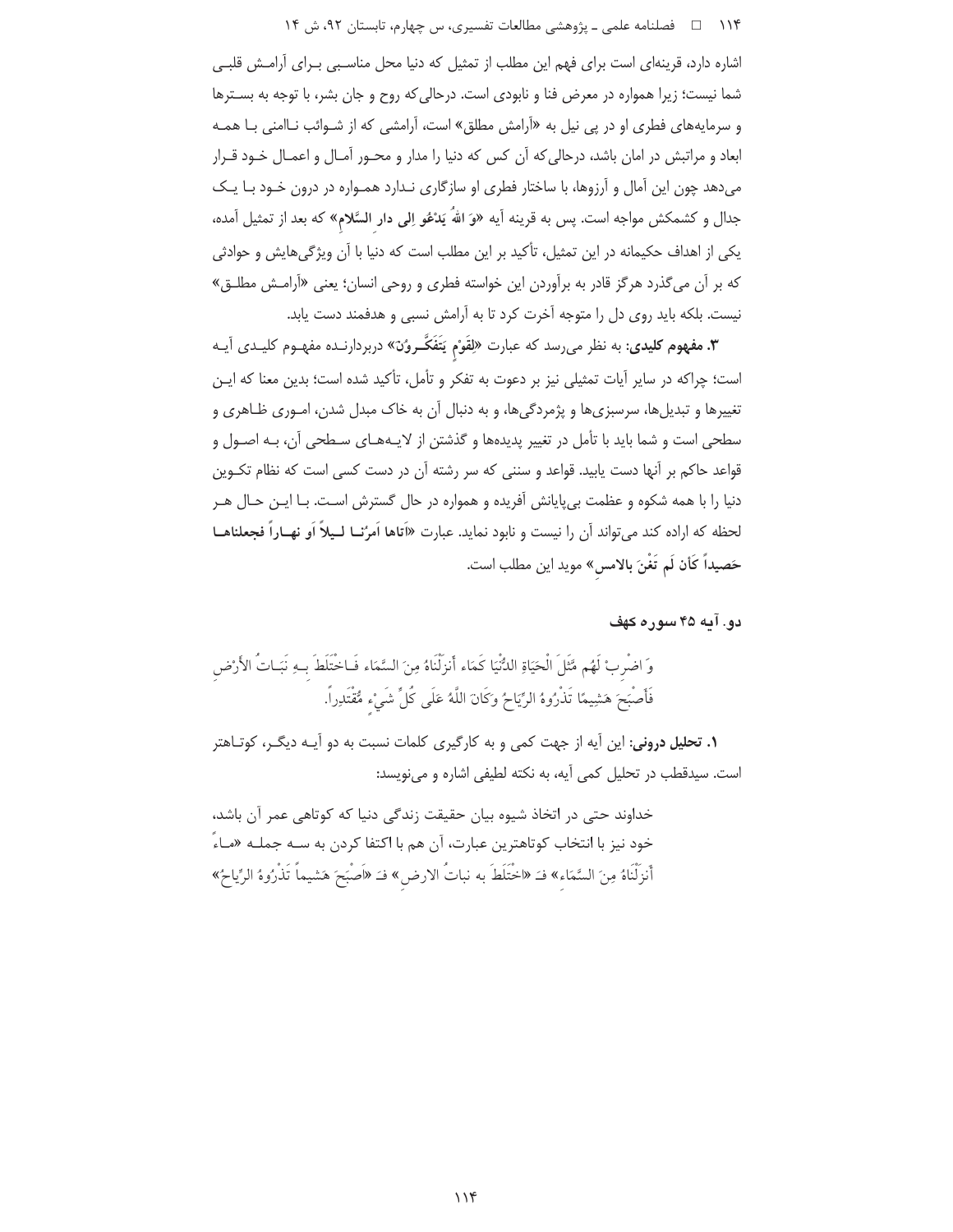تفسیر حکمت تکرا, «تمثیل دنیا» در قرآن د ۱۱۵ کوتاهی و بی ارزش بودن حیات دنیا را بـه نمـایش گذاشـته اسـت. (سـیدقطب،  $(111.76)$ 

٢. تناسب: آيات قبل، به حكايت زندگي دو باغدار، اشاره نمود كه يكي از آنها به واسطه داشـتن باغ پرمحصول، دچار غرور و ناسیاسی شد و باغش در اثر حادثهای سـوخت و چیـزی جـز حسـرت و ندامت برای او باقی نماند و مرد دیگر که مومن و شاکر بود از آثار و برکات باغ خود برخوردار شد. بـه قول فخررازی، خداوند در ادامه آن با ذکر یک تمثیل، قاعدهای کلی راجع به دنیا بیـان نمـود، اینکـه نشاط و شادابی دنیا مانند سرسبزی گیاهان دائمی نبوده و در نهایت به پژمردگی و زوال مـی|نجامـد سیس در آیه بعد با بیان نمونهای دیگر از صورت دنیا، تحت همان قاعده کلی، اضافه می کند که مال و فرزند نیز از أن قاعده مستثنی نبوده و لذا انسان عاقل به أنچه فانی و زوال پذیر باشد دل نمیبنــدد بلکه به فکر هدفهای باقی و مؤثر در حیات جاودانه است. (رازی، ۱۴۱۵: ۷ / ۴۶۷) پـس آیـه مـورد بحث با آيات قبل و بعد مجموعاً در حكم اجمال و تفصيل هستند.

**۳. مفهوم کلیدی:** یکی از نکات مهم این آیه که وجه تمایز آن با دو آیه دیگر محسوب میشـود، کاربرد صفت «مقتدر» برای خداوند است. لفظ «مقتدر» در دو جای دیگر قرآن نیز به کار رفته است ولی بررسی آن آیات بهویژه با تأمل در آیات قبل حاکی از آن است که این لفظ بار مهمـی از معنــا را در بر دارد و آن عبارت است از: نمایش قدرت خدا و اِعمال آن با دو جلوه جمال و جلال.

توضیح اینکه لفظ «مقتدر» در سوره کهف بعد از به اجرا درآمدن قدرت جلالی خدا نسبت به فرد ثروتمندِ متكبر و ناسپاس كه به باغ و بوستان خود مغرور شده و قيامت را انكار كرده بـود ارائـه شـد. ازاین٫و بعد از ذکر تمثیلی ٫اجع به دنیا فرمود: «و کان اللهُ عَلی کُلِّ شَیء مُقْتدِراً» و در سوره قمر نیز این صفت دو بار به خدا نسبت داده شد. یکی در اشاره به نمایش قدرت خدا و اِعمـال آن نسـبت بـه فرعون و اطرافیانش که فرمود: «کَذَّبوا بایاتِنا کُلَّها فَأَخَذْناهم اَخْذَ عَزیز مُقْتَدِر» (قمر / ۴۲) و سـپس این نمایش قدرت تاریخی را به رخ کفار قریش و مشرکین می کشد تا بدانند کـه خـدای محمـدﷺ همان خدای موسی ﷺ است و شما هم قویتر از فرعون و سیاهیانش نیستید. ازاین و در ادامـه آیـه خطاب به اّنها فرمود: «أَ كُفَّارُكُمْ خَيْرٌ مِّنْ أُوْلَئِكُمْ أَمْ لَكُم بَرَاءةً فِي الزُّبُرِ». (قمر / ۴۳)

کاربرد دیگر لفظ «مقتدر» در پایان سوره قمر می باشد کـه در توصـیف وضـع و حـال متقـین در بهشت فرمود: «إنَّ المتَّقينَ في جَنَّاتٍ وَ نَهر \* في مَقْعَدِ صِدْقٍ عِنْدَ مليک مُقْتدِرً» اين أيه اشــاره دارد به حضور شکوهمندانه اهل تقوا در بهشت، آن هم در برابر عظمت غیرقابل توصیف فرمـانروایی کـه همه قدرتش را به جلوه جمالی و به قدر لازم به نمـایش گذاشـته اسـت و مؤمنـان، در آن نمایشـگاه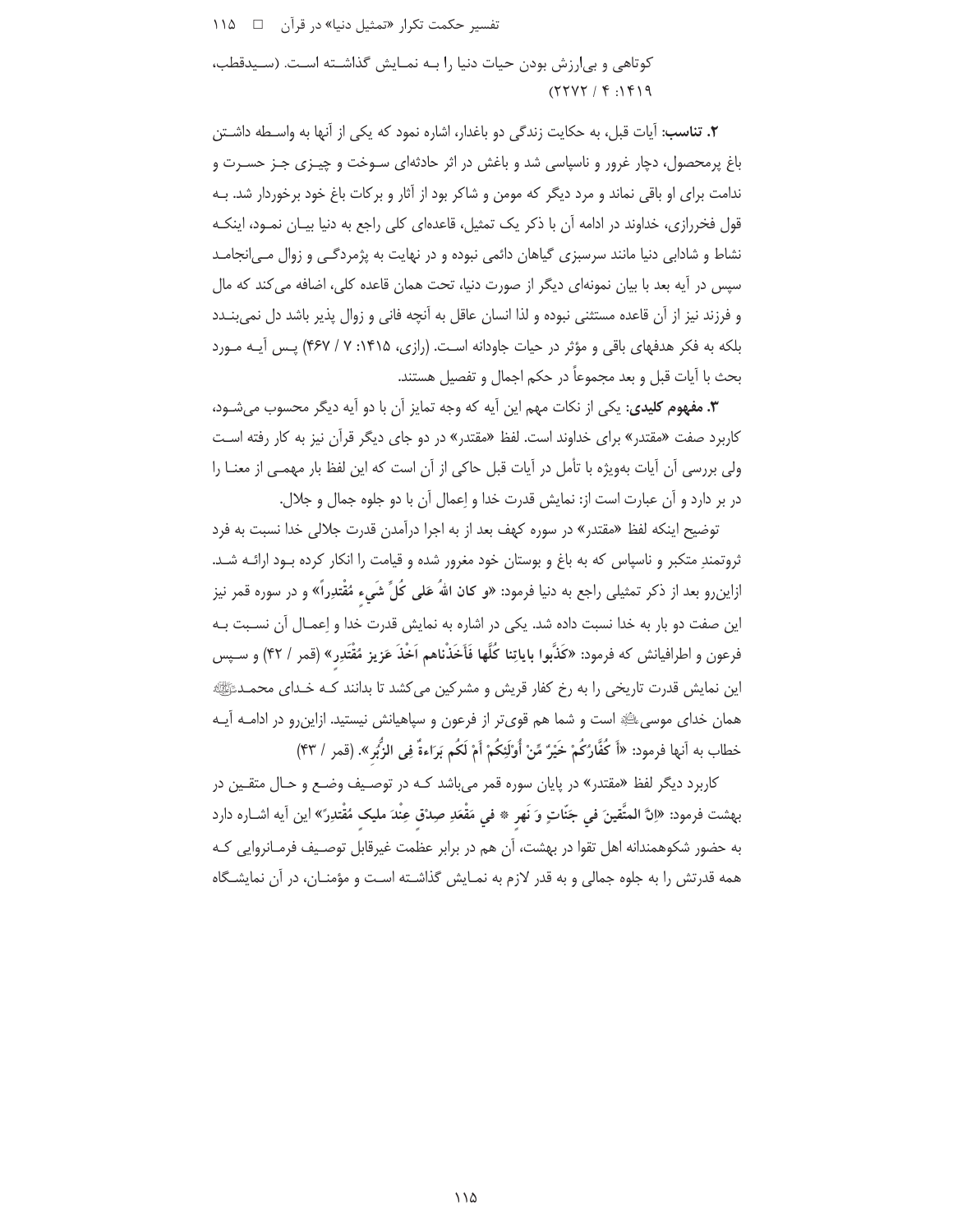۱۱۶ □ فصلنامه علمي ـ يژوهشي مطالعات تفسيري، س چهارم، تابستان ٩٢، ش ١۴

اقتدار الهی از نعمتهایی که فوق تصور است متنعم میگردند. لازم به ذکر است که غزالـی در ارائـه تعریفی از معنای «قادر و مقتدر» بیان میدارد که «مقتدر دلالت بر مبالغه و کثـرت در برخـورداری از قدرت دارد.» (غزالي، ۱۹۹۰: ۱۲۷)

سه. آیه ۲۰ سوره حدید

اعْلَمُوا أَنَّمَا الْحَيَاةُ اللُّنْيَا لَعِبٌ وَلَهْوٌ وَ زِينَةٌ وَ تَفَاخُرٌ يَبْنَكُمْ وَ تَكَـأْثَرٌ فِي الْبِأَمْـوَالِ وَ الْأَوْلَادِ كَمَثَلِ غَيْثٍ أَعْجَبَ الْكُفَّارَ نَبَاتُهُ ثُمَّ يَهِيجُ فَتَرَاهُ مُصفَرًّا ثُمَّ يَكُونُ حُطَامًا وَ فِي الْاَخِرةِ عَذَابٌ شَدِيدٌ وَ مَغْفِرَةٌ مِّنَ اللَّهِ وَ رضْوانٌ وَ مَا الْحَيَاةُ الدُّنْيَا إلاَّ مَتَاعُ الْغُرُور.

**۱. تحلیل درونی:** این آیه علاوه بر اینکه از جهت مخاطبان، با دو آیه دیگر متفاوت است سبک بیان آن نیز به گونه دیگری است و آن اینکه تشبیه تمثیلی در این آیه با مقدمهای کـه ذکـر اوصـاف پنج گانه زندگی دنیا؛ یعنی لعب، لهو، زینت، تفاخر و تکاثر مال و فرزند باشد، شروع میشود. سپس بیان می کند که دنیا با همه مظاهرش در حال گذشتن و رفتن به سوی آخرت است. آخرتی که پایـان حيات شما به آن ختم مي گردد و شما يا با عذاب شديد خداوند، يا با غفران او، و يا با خشـنودي خـدا مواجه خواهید شد. بنابراین مراقب اسباب غفلت از غایت حیات خود باشید تا به دامهای رنگارنگی که در مسیر تکاملتان جلوهگری می کند گرفتار نشوید. با تحلیل درونی ایـن آیـه تفـاوت آن، بـا دو آیـه دیگر روشن می شود و آن اینکه در دو تمثیل قبلی، صورت کلی و اجمالی حیات دنیا به تصویر کشیده شده است اما در این آیه، صورت تفصیلی حیات دنیا، با مَثَل ترسیم گردیده است.

**٢. تناسب:** خداوند در اَيات قبل از تمثيل با طرح مسئله «احياء زمين مرده» خواسـته بــه مســلمانان مدینه هشدار دهد که زمین دل شما هم به خاطر تعلق به مال دنیا دچار مـرگ تـدریجی قسـاوت شـده است ولی با این وجود، خدا میتواند همان زمین مرده دل شما را دوباره زنده کند، همان گونه کـه زمـین مرده را در بهار زنده می کند، البته احیاء دل مرده شما در گروه قطع تعلق است و قطع تعلق نیـز حاصـل نمی شود مگر آنکه بخشی از اموال خود را در راه خدا انفاق کرده و به خدا قرض دهید. در پایان با آوردن تمثیلی برای زندگی دنیا در صدد است تا واقعیت و باطن دنیا را در برابر دیدگانشان مجســم نمـوده و بـا تحقیر دنیا، آن را در نظرشان کوچک جلوه دهد و از این طریق زمینه فکری و روحی پذیرش این فرمان الهی ,را در آنها ایجاد نماید؛ چراکه یکی از اصول حاکم بر روح و روان انسان این است که اگر یقین کنـد آنچه در اختیار دارد چیز با ارزشی نیست به راحتی از آن می گذرد و از خود جدا می کند.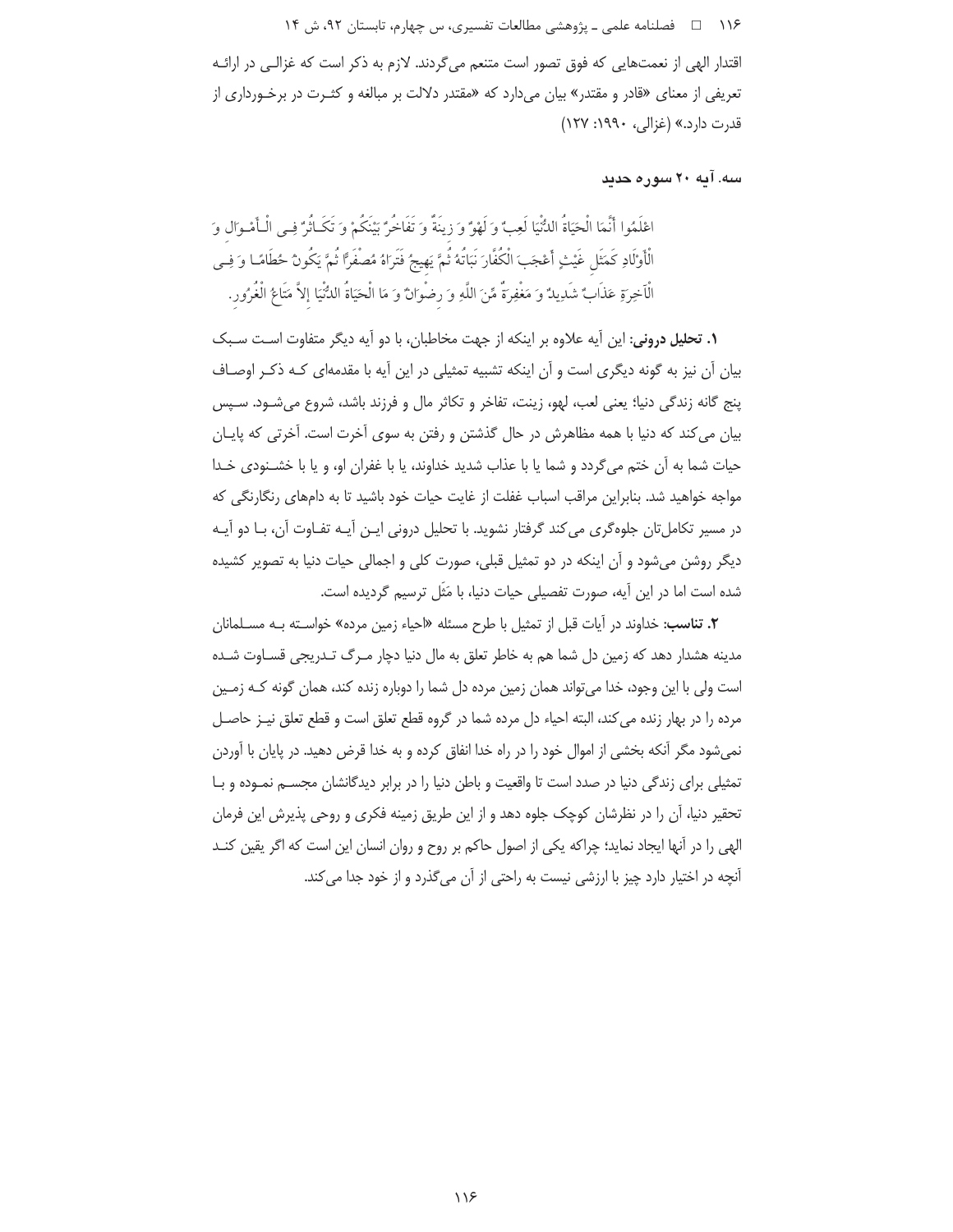تفسیر حکمت تکرار «تمثیل دنیا» در قرآن ۔ 11۷

اما رابطه آیه مورد بحث با آیات بعد، از این جهـت اسـت کـه بـه اعتقـاد علامـه طباطبـایی کلمـه «مغفرت» در آیه، در حکم سبد رحمت الهی برای مؤمنان گناهکار است. (طباطبـایی، ۱۴۱۷: ۱۹ / ۱۷۰) در نتيجه در آيه بعد، خداوند اين نكته را يادآور مي شود كه اگر مي خواهيد از اين رحمـت ويـژه الهـي برخوردار شويد، اسباب آن در دنيا است و شرايط موجود بهترين زمان براي تحصـيل آن اسـت و آن، چیزی جز انفاق مال در راه خدا نیست، بنابراین برای دستیابی بـه مغفـرت الهـی از یکـدیگر سـبقت بِكِيرِيدِ. «وَ سابِقُوا اِلِي مَغْفِرَة مِنْ رَبِّكُمْ».

**٣. مفهوم کلیدی**: به نظر می,رسد که عبارت «وَ مَا الْحَياةُ اللُّنيا اِلاّ مَتاعُ الغُرور» که بـه صـورت «حصر» بیان شده، دربردارنده مفهوم کلیدی آیه بوده و آن اینکه دنیا بـا همـه مظـاهر و جلـوههـای زیبایش، فقط وسیله فریب و فتنه است و تنها راه نجات از آن، نگرش ابزاری به دنیا است تـا از ایـن طريق بتوان خود را از افتادن در دام فريب در امان نگهداشت.

#### تفاوتها

از مجموع مباحث مربوط به سه تمثیل به ظاهر متشابه و تکـراری دربـاره دنیـا معلـوم شـد کـه ایـن تمثيل ها از چند جهت با هم متفاوتاند.

#### الف) تفاوتهاى بلاغى

سبک بیان و به کارگیری کلمات در این سه آیه از جهت ادبی و بلاغی تفاوتهایی با یکـدیگر دارنـد که در زیر به آن اشاره میشود:

**۱. آیه ۲۶ سوره یونس:** تشبیهی که در این آیه به کار رفتـه، تشـبیه تمثیلـی و مرکـب اسـت و عبارت «اَخَذَت الْارضُ زخْرُفَها» استعاره مكنيّـه اسـت؛ چـون زمـين را بـه اعتبـار زيبـايي ناشـي از سرسبزی انواع گیاهان به منزله عروسی دانسـته کـه بـه واسـطه پوشـیدن لبـاس هـای رنگارنـگ و آرایش ها، آراسته میگردد. (درویش، ۱۴۰۸: ۴ / ۲۳۱)

٢. آيه ٤٥ سوره كهف: تشبيهي كه در اين أيه به كار رفته، از نوع تشبيه تمثيلي و مقلوب است؛ زيرا در اصل مي!يست گفته شود «فَاخْتَلَطَ بِنَباتِ الارض»؛ يعني آب نازل از آسمان با گياهان زمين درآمیخت ولی برای بیان کثرت و مبالغه گفته شده «فَاخْتَلَطَ به نباتُ الارض» گیاهان زمـین، بـا آب درآمیختند. (همان: ۵ / ۶۱۸)

**٣.** آيه ٢٠ سوره حديد: عبارت «كمثل غيث ... نباته» از نوع استعاره تمثيلي است. (همان: ٩ / ٣٧٠)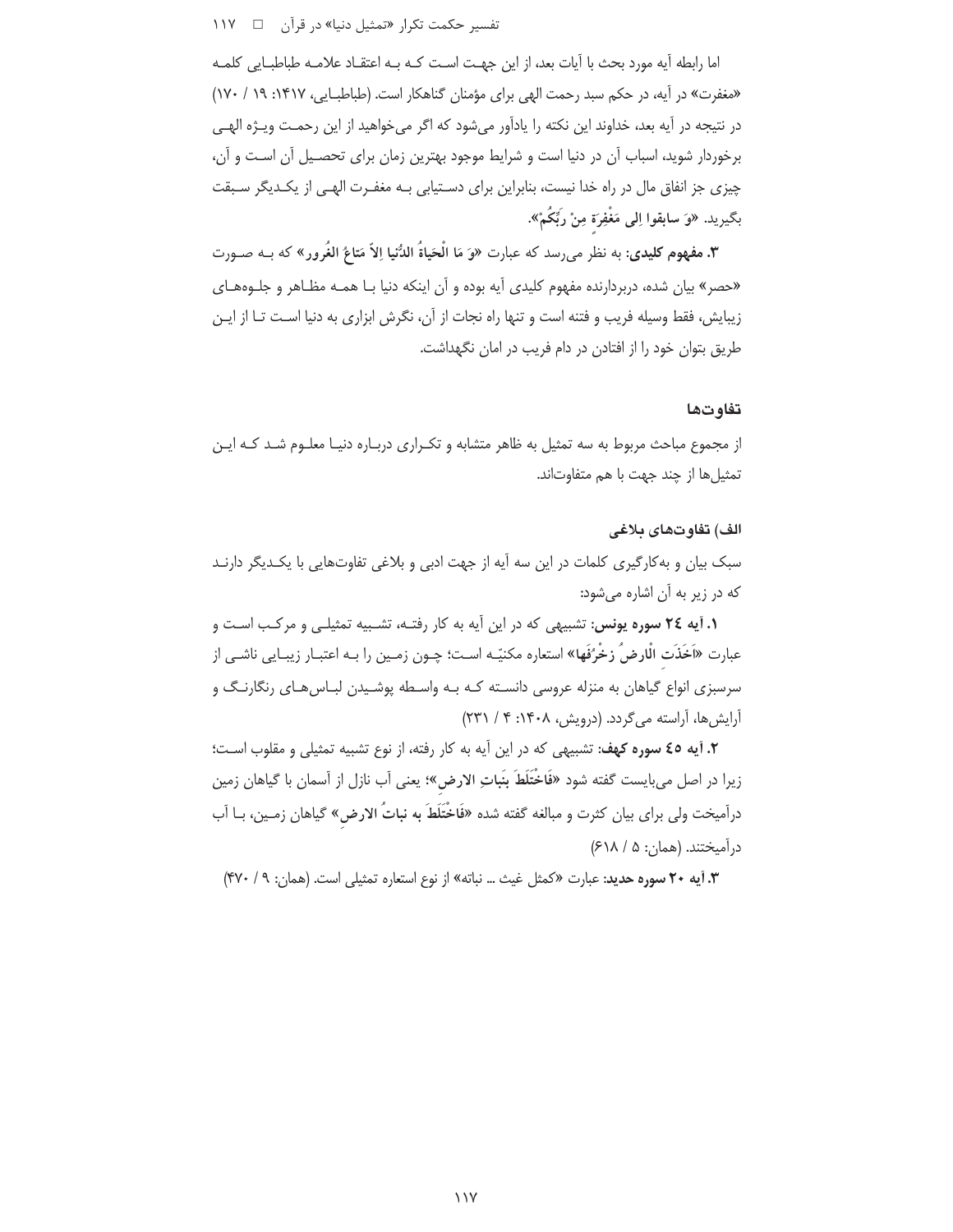۱۱۸ هـ فصلنامه علمي ـ پژوهشي مطالعات تفسيري، س چهارم، تابستان ۹۲، ش ۱۴

تکراری که در این سه آیه به کار رفته از نوع لفظی و معنـوی اسـت؛ زیـرا در دو آیــه ۲۴ پـونس و ۴۵ كهف عبارت «مَثَلُ الْحَيَاةِ الدُّنْيَا كَمَاء أَنْزِلْنَاهُ مِنَ السَّمَاء فَاخْتَلَطَ بِهِ نَبَاتُ الْأَرْض » كاملأ تكرار شـده و در آیه ۲۰ یونس به جای این جمله ترکیبی، کلمه «غیث» آمده که به معنای «باران» می باشد.

### ب) تفاوتهای تفسری

تفاوتهای تفسیری از جهات مختلف است؛ ازجمله:

١. احوال مخاطبين و فضاى عصر نزول.

۲. ارتباط و پیوستگی با آیات قبل و بعد که موجب دریافت پیامهای متفـاوت از هـر آیـه شـده و فهم عمیقتر و نکات دقیقتری را در اختیار خواننده قرار میدهد.

۳. هدفهای مهم و اصلی در ارائه تمثیل که بـا تأمـل در نکـات کلیـدی قابـل دریافـت اسـت. بهعنوان نمونه، هدف اصلی در تمثیـل آیـه ۲۴ یـونس، دعـوت بـه تفکـر و تأمـل در «سرسـبزی و پژمردگی پدیدهها» و راهیابی به عمق این تحولات و کشف قوانین حاکم بر آنها است. ایـن مسـئله می تواند انسان را از نگرش سطحی به زندگی و لایههای مختلف آن به بیرون آورد و بـه دوراندیشـی و ژرفنگری ترغیب نماید.

۴. وجود اجمال و تفصیل در تمثیل: بهعنوان نمونه، آیه ۴۵ کهف به اجمال، و آیات ۲۴ یـونس و ٢٠ حديد به تفصيل بيان شده است و حتى در متن آيه ٢٠ حديد نيز اين مسئله وجود دارد و آن اينكه ذيل آيه كه «متاع الغرور» باشد اجمالي از صدر آيــه «... لَعِبٌ وَ لَهْوٌ وَ زِينَةٌ وَ تَفَاخُرٌ بَيْـنَكُمْ وَ تَكَــاثُرٌ ۖ فِي الْأَمْوَال وَ الْأَوْلَادِ» به شمار مىرود.

۵. لحن بیان: تأمل در آیه ۲۰ حدید نشان از لحنی دلسـوزانه و صـورتی از پنـد و نصـیحت دارد، یندی که یک مربی در نهایت دلسوزی، شـاگردانش را مخاطـب قـرار داده و از آنهـا مـی خواهـد تـا همان گونه که تا بهحال با عمل به تعالیم او مسیری از کمال را به موفقیت طی کردهاند، پـس از ایـن نیز می توانند با اتخاذ همان شیوه، و عمل به نصایح او بقیه مسیر تکامل را با موفقیت سـپری نماینـد. درحالی که لحن بیان در سوره کهف، بسیار تند، سریع و اقتدار گرایانه است، به گونـهای کـه خیلـی زود می خواهد به کارشان خاتمه دهد ولی لحن بیان در سوره یونس با تأنی بیشتری همراه است و حتی از مخاطبان می خواهد که اندکی تحمل کرده و در مورد موضوع و پیام آن تأمل نمایند.

۶ نحوه ارائه تصویر از نقش باران در روند تکامل گیاهان و پژمردگی و نـابودی آنهـا: بـهعنـوان نمونه وقتی در سوره یونس، کهف و حدید به نحوه چیدمان و پردازش کلمات و عبارات، جهت ارائـه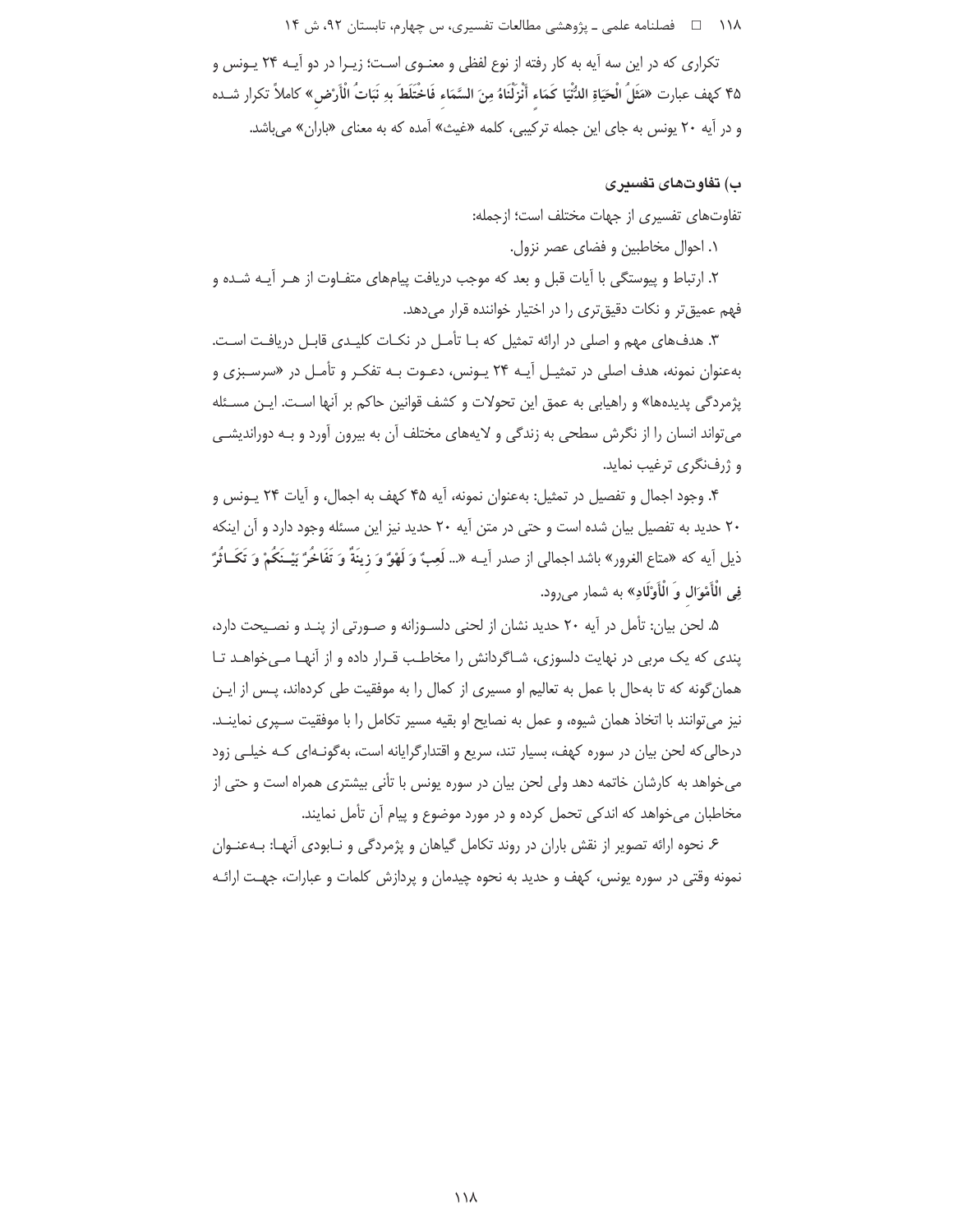### تفسیر حکمت تکرار «تمثیل دنیا» در قرآن د ۱۱۹

تصویری از نقش باران در چرخه حیات تکاملی گیاهان تأمل شود نکتههای دقیق و ظریفی بـهدسـت می آید که مهر تأییدی بر حکیمانه بودن گزینش کلمات و چینش عبارات و آیات در قرآن است. مـثلاً در سوره یونس بعد از بیان نقش باران در رویش گیاهان و سرسبزی و طراوت آنها بیان مهیدارد ک كفار و مشركين دنيا محور، گمان مي كنند قادر به حفظ اين طراوت و بهرهگيري دائمي از آن هستند. به دنبال أن، ناگهان لحن كلام عوض شده و مىفرمايـد: «اَتاها اَمْرُنا لَيلاً اَوْ نَهاراً فجعلناها حصـيداً كَأَن لَمْ تَغْنَ بِالْأَمسِ» در حالي كه در سوره كهف لحن بيان به گونه ديگرى است و در آنجا در اشاره به خط پایان رویش و طراوت گیاهان میفرماید: «فاصْبَحَ هشیماً تَذْرُوهُ الرّیاحُ» همان روند و سـبک بیان در سوره حدید نیز به تصویر کشیده میشود و در ارائه تصویری از زندگی دنیا مـیفرمایـد: «تُــمّ يَهيجُ فَتَراهُ مُصْفَرَاً ثم يكونٌ حُطاماً» وقتى اين سه سبک بيان با تأمل کنار يکديگر نهاده شــود، ايــن نکته به ذهن می آید که کلمه «اَمرُنا» در این آیه با توجه به کاربرد آن در سایر آیات بهویژه آیات ۴۰، ۵۸، ۶۶، ۸۲ و ۹۴ سوره هود و آیه ۲۷ سوره مؤمنون حاکی از آن است که این کلمه غالباً نـاظر بـر قضاى حتمى و جنبه دفعى تحقق اراده الهى و انقباض زمان در وقوع يک حادثه است چه آن حادثـه در قالب «ايجابي و حيات بخشي» و چه در قالب «سلب حيات و فنا و نابودي» چيزي باشد.

افزون بر این، عبارت «کأن لَمْ تَغْنَ بِالْأَمس» قرینه دیگری است بر اثبات این ادعا که خداونـد در این آیه اشاره دارد به قدرت نمایی خود در نابودی دفعی و یکباره همه آن چیزهایی که در اثـر بـارش باران رشد و نمو نموده و سرسبز و با نشاط شدهاند؛ زیرا هستی با همه اسباب و علـل آن تحـت اراده حكيمانه خدا قرار دارد و همانطور كه خودش فرمـود: «إنَّمَا أَسْـرُهُ إذَا أَرَادَ شَــيْئًا أَنْ يَقُــولَ لَــهُ كُــنْ فَيَكُونٌ» (يس / ٨٢) هر وقت كه بخواهد مي تواند لباس هستي بر اندام نيسـتان و لبــاس نيسـتي بــر ييكره هستان بيوشاند.

بنابراین تمثیل سوره یونس اشاره دارد به اراده حکیمانه خدا در نابودی دفعی و یکبـاره گیاهـان و سایر نعمتهایی که در اختیار انسان قرار دارد اما تمثیل در سورههای کهف و حدیـد بیـانگر رونـد طبیعی و تدریجی چرخه حیات و تکامل گیاهان و سیر آنها از نقص بـه کمـال و از کمـال بـه نقـص است و این مسئله اختصاص به گیاهان ندارد بلکه همه پدیدههـای عـالم از چنـین قاعـده و قـانونی برخوردارند، در نتیجه انسانها باید بدانند که آنچه دارند یا در اثر حادثهای غیرمنتظره و به یک باره از آنها گرفته میشود و یا در عین پیمودن مسیر طبیعی، آنها از داشتههایشان جدا میشوند.

نهایت اینکه مثلهای به ظاهر تکراری در موضوع واحد، نقش مکمل دارند. ازاین٫رو جامعیت پیام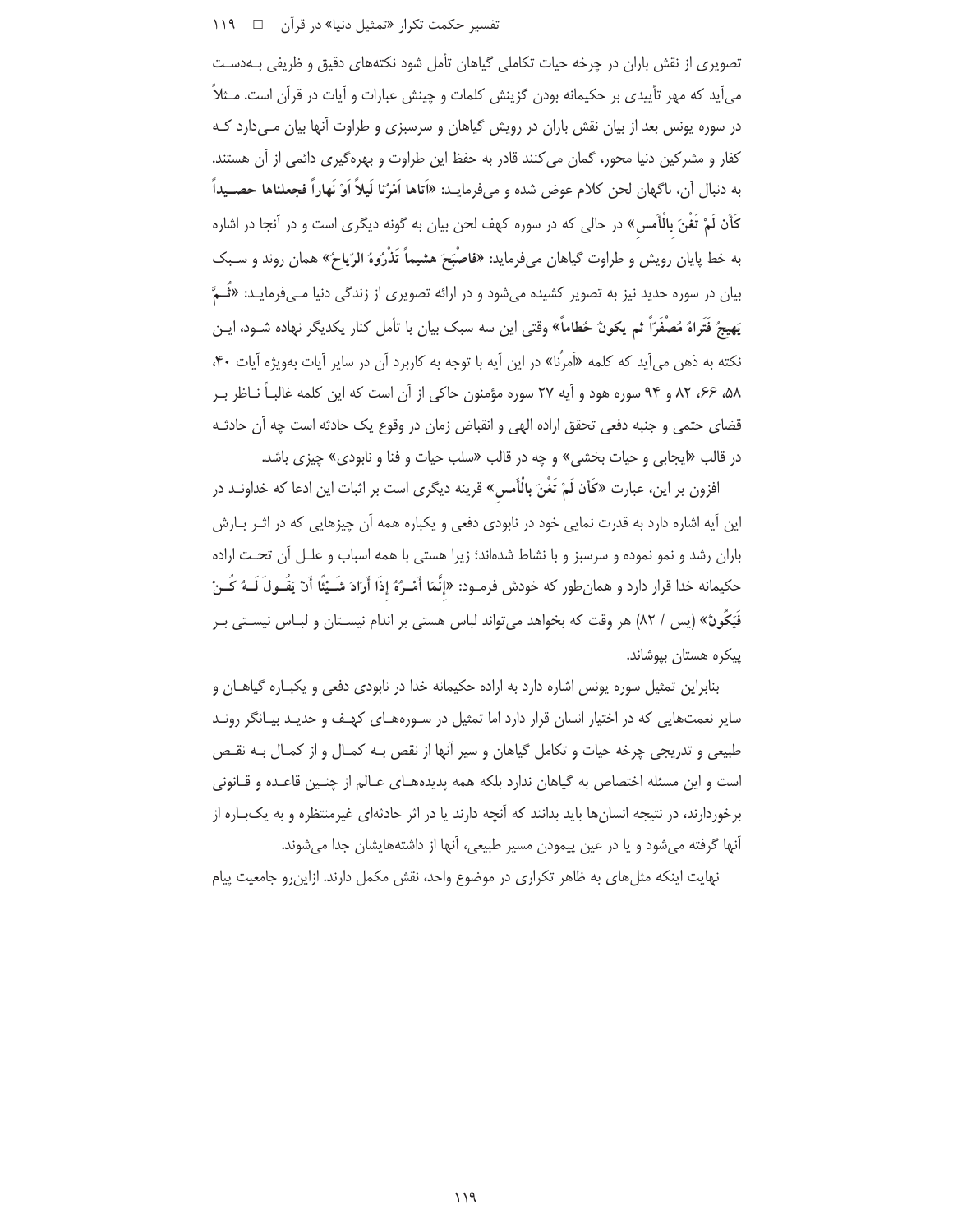۱۲۰ فصلنامه علمی \_ یژوهشی مطالعات تفسیری، س چهارم، تابستان ۹۲، ش ۱۴

الهی اقتضا می کند که در موضوع واحد از زوایای مختلف به آن نگریسته و در هر آیه بـرای رسـاندن پیام ویژه، مثلهای متعدد آورده شود تا غرض جامع و حکیمانه در تمثیل حاصل شود.

#### نتىجە

با توجه به مباحث مطرح شده نتايج زير حاصل مى شود:

۱. اگرچه تمثیل زندگی دنیا در سه سوره و با یک تشبیه آمده اما به خاطر مرکب بـودن ایـن تشـبیهات تمثيلي، در هر مثل بُعد خاصي از ابعاد مثل و ممثَّل بيش از ساير ابعاد آن مورد توجه و تأكيد است.

۲. تکرارها ناشی از تنوع مخاطبین و مناسب با فضای متفـاوت فکـری و فرهنگـی عصـر نـزول است. البته این تفاوتها که ناظر بر تفاوت حالات انسان در همه زمانهاست به حال خود باقی بـوده و می تواند برای همیشه ایفای نقش نماید.

۳. مفهوم کلیدی در هر مثل با مثل دیگر متفاوت است. در آیه ۲۴ سوره یونس دعوت به تفکر و در آیه ۴۵ سوره کهف، قدرتنمایی خدا و در آیه ۲۰ سـوره حدیـد مفهـوم کلیـدی آن، معرفـی دنیـا بهعنوان ابزار فريب و آزمايش است. اگرچه مي توان گفت كه دنيا از منظر قـرآن از دو ويژگـي كلـي؛ یعنی ابزار فریب و ابزار آزمایش برخوردار است، ولی وقتی بر مبنای آیات پیشـین و پسـین، محتـوای درون متنی یک آیه معینی از آیات قرآن و در قالب یک تمثیل معینـی بـه دنیـا نگریسـته مـی شـود، بدیهی است که اولاً مفهوم کلیدی در هر آیه با آیه دیگر متفاوت است، امـا ایـن تفـاوت بـه معنـای بی|رتباط بودن آن با غرض سایر آیات نیست. ثانیاً در آیه ۲۰ سوره حدید بعد از تبیـین ویژگـیِهـای جزی<sub>ی</sub> تر دنیا، آن اجزاء را زیر مجموعه یک ویژگی کلی دنیا که «ابزار فریب» باشـد، قـرار داده و بـا به كارگيري عبارت «وَ مَا الْحَياةُ اللُّنْيا إلاَّ مَتاعُ الْغُرُور»، با صراحت تمام بر ايـن ويژگـي كلـي تأكيـد می,ورزد و این تأکید ناشی از این است که مسلمانان مدینه بهخاطر مواجهه با مظـاهر مختلـف دنیـا و اشتغال دائمي و انس به آن، از ويژگي «متاع الغرور» بودن دنيا غفلت كرده بودند.

۴. نحوه چینش کلمات، و بسیط و مرکب بودن آنها به گونهای است که تعدد و تفـاوت مثـل هـا، تكراري بودن أن را تحت الشعاع خود قرار مي دهد.

۵. در دو مثل به نقش طبیعی و تدریجی باران در نشاط و سرسبزی، و پژمردگی گیاهان در رونـد حیات و در یکی از آنها به امکان پژمردگی و نابودی گیاهان به صورت دفعی و ناگهانی اشاره دارد.

۶ . پیام اصلی هر مثل با مثل دیگر به اعتبار نسبت آیات دارای مثـل بـا آیـات پیشـین و پسـین متفاوت بوده و این مسئله بیانگر انعطاف پذیری آیات در یک نسبت متوازن با آیات قبل و بعد است.